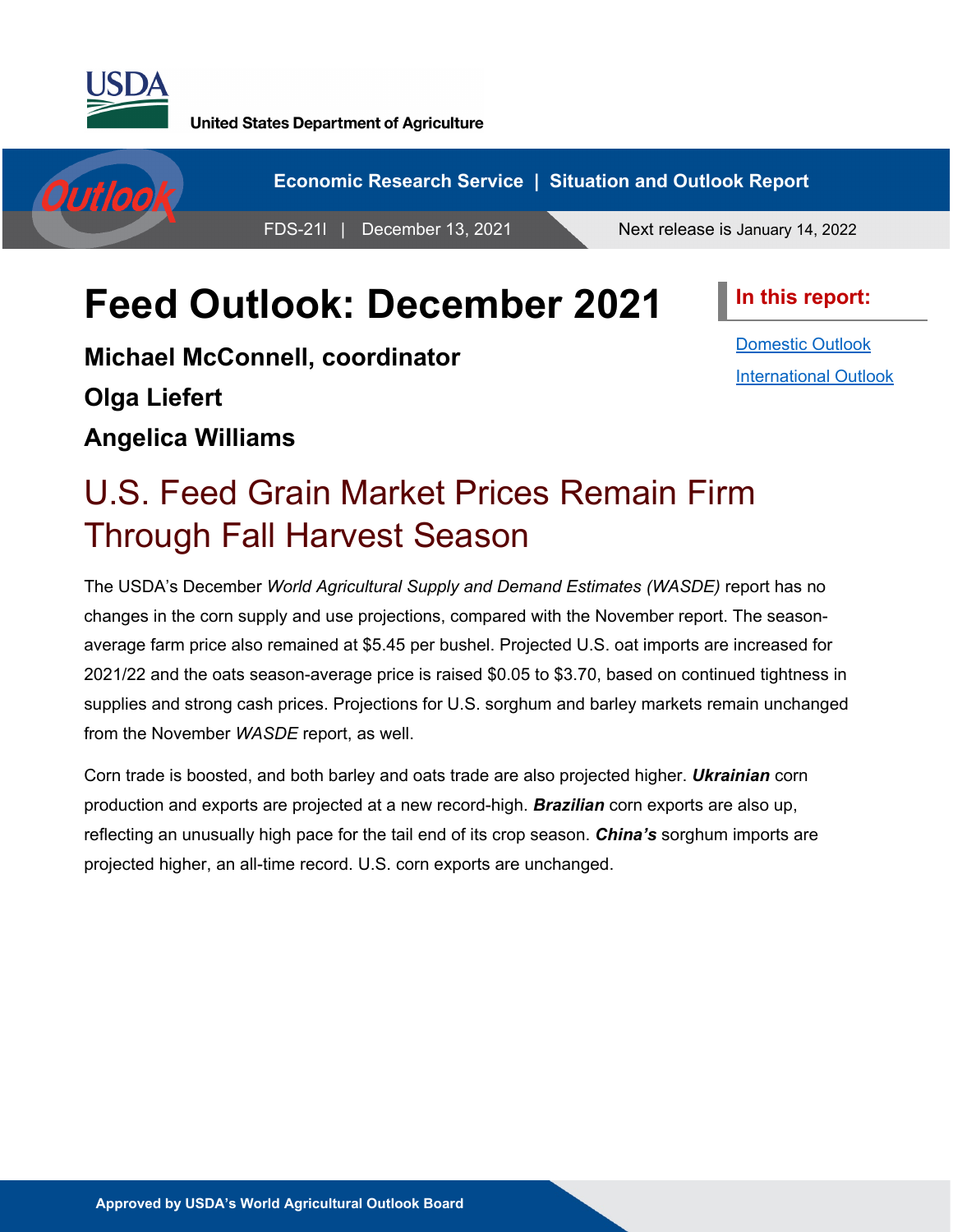# <span id="page-1-0"></span>Domestic Outlook

Michael McConnell Angelica Williams

## Corn Supply Projections Unchanged in December

The USDA released its latest *World Agricultural Supply and Demand Estimates (WASDE)* report on December 9, 2021. The updated report did not change the U.S. corn supply and use projections for 2021/22, from the November *WASDE* report. There are no updated production, area, or yield forecasts for feed grains released by the USDA's National Agricultural Statistics Service (NASS) report in December. The agency will release updated production figures in its *Crop Production Annual Summary*, scheduled for release on January 12, 2022.

Total corn supplies for 2021/22 are projected at 16,323 million bushels, including 15,062 million bushels of domestic production. This number represents an increase from supplies compared with 2019/20 and 2020/21, but is still below the peak years of 2016/17 and 2017/18 that saw supplies nearly reach 17,000 million bushels.

#### Corn Use Projected Slightly Higher than 2020/21 Record

Total corn use for 2021/22 is projected at 14,830 million bushels. This number is slightly larger than the 2020/21 record amount of 14,818 million bushels. Domestic corn use is projected to total 12,330 million bushels, while exports are projected to reach 2,500 million bushels for the year. The current corn export projection is below the 2020/21 record amount of 2,753 million bushels.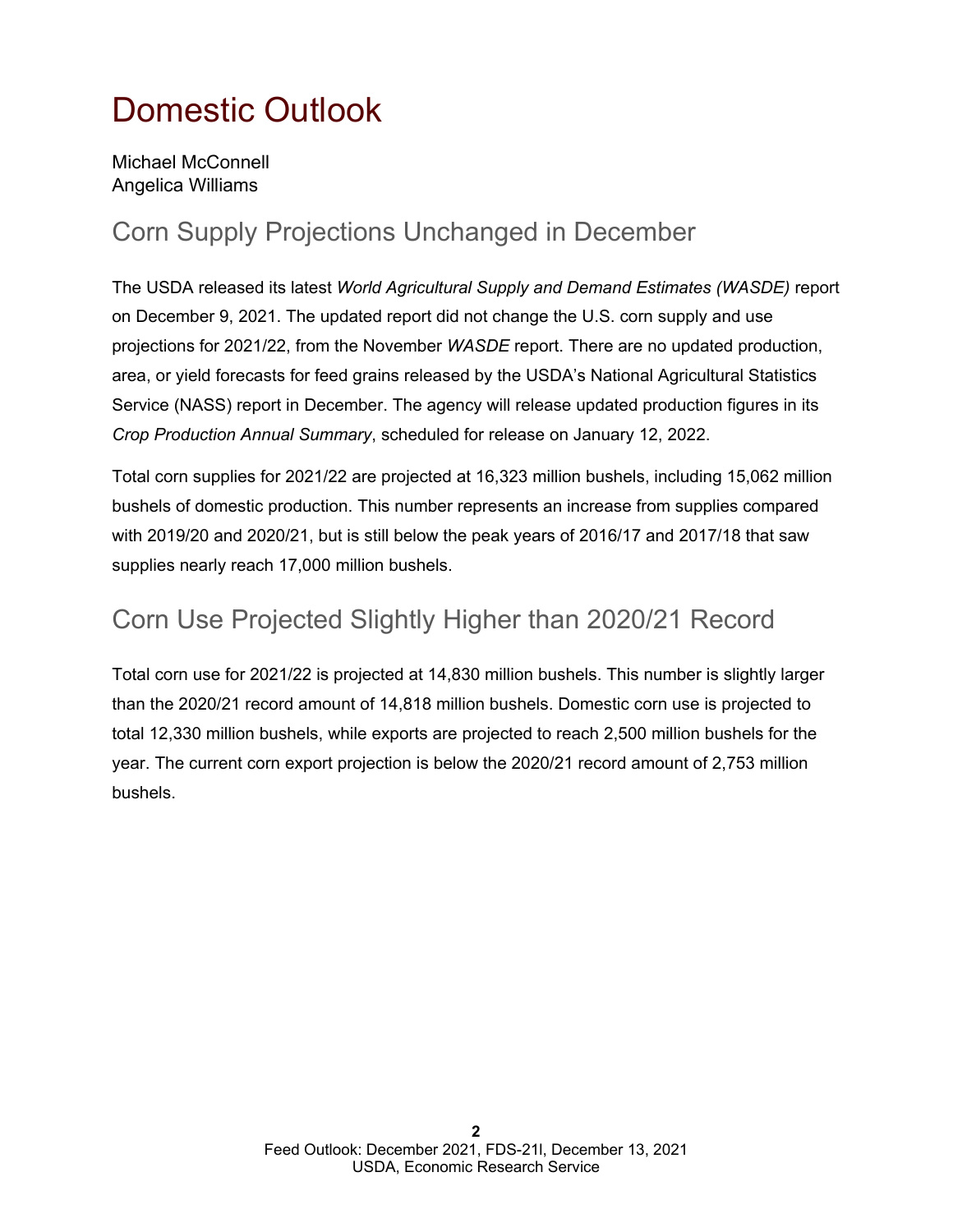Figure 1

#### **U.S. corn utilization**

**Billion bushels** 



Source: USDA, Economic Research Service.

## Corn Used for Fuel Ethanol Strong in October 2021

Domestic corn use for food, seed, and industrial (FSI) use is projected at 6,680 million bushels for 2021/22. The total FSI number includes a projected 5,250 million bushels to be used for fuel ethanol. Corn mill's margins for ethanol production have been strong since the harvest season began in September. The margins are due to relatively high oil and gasoline prices, as well as improved market availability of corn, compared with the summer of 2021. Through the first 2 months of the marketing year, corn crushed for fuel ethanol was significantly higher in 2021/22 than either 2019/20 or 2020/21—mostly led by a very strong October 2021 figure. The corn crush still lagged behind the pace set between 2016/17 and 2018/19, which saw the highest amounts of U.S. fuel ethanol production. It is still early in the year to make strong inferences from the current data, however, coupled by much tighter beginning stocks for 2021/22 compared with those years.

Weekly ethanol and gasoline market data, reported by the U.S. Department of Energy's Energy Information Administration (EIA), show that ethanol production declined during the summer when corn supplies were tight and cash prices were high. Likewise, the data also show the strong increase in ethanol production at the beginning of the 2021/22 marketing year—including the consecutive weeks ending October 22nd and October 29th that approached record production totals last set in December 2017.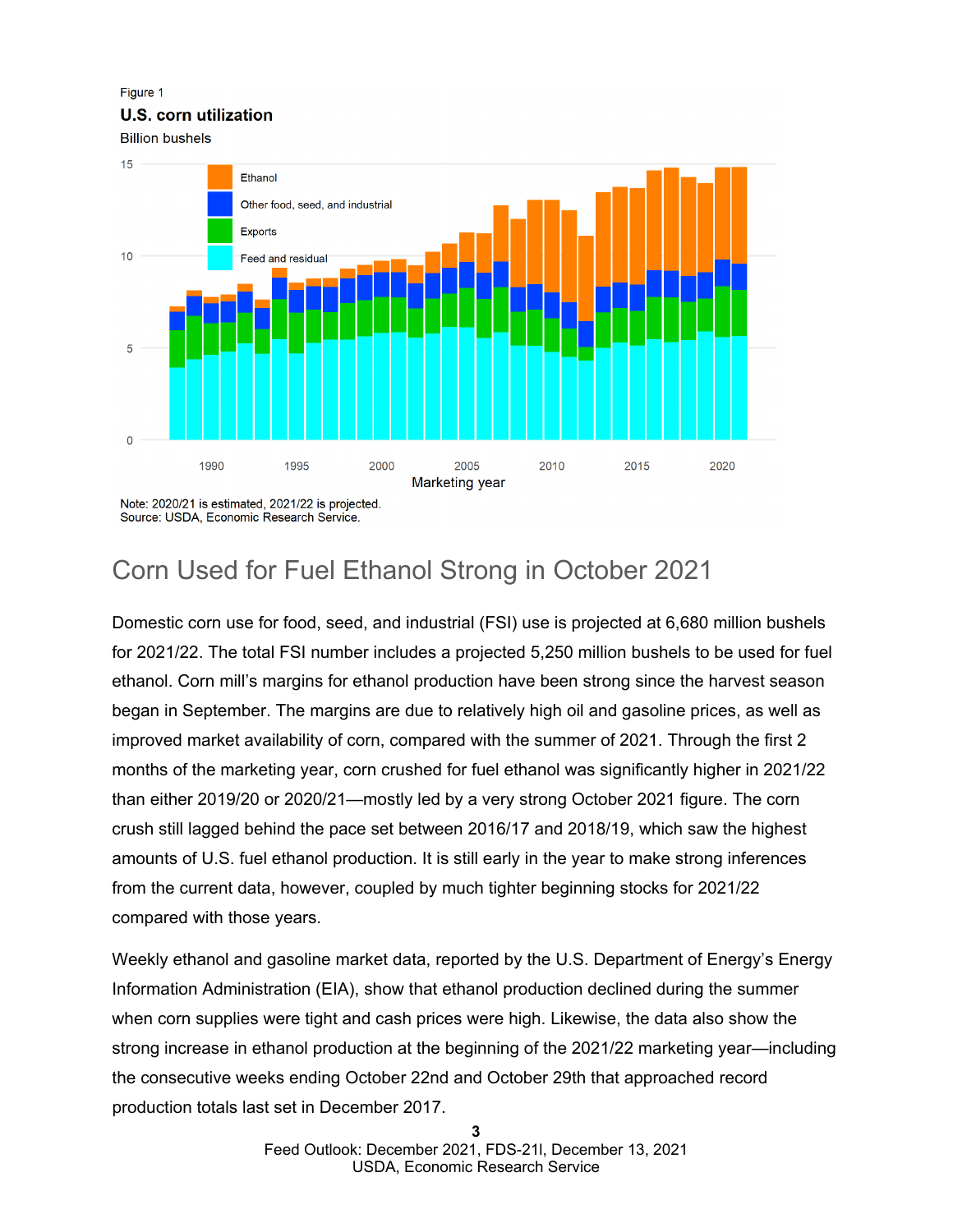#### Figure 2

#### Weekly totals of U.S. gasoline product supplied, ethanol production, net inputs, and ending stocks

**Million gallons** 



Note: Red line notes start of 2021/22 marketing year. Source: U.S. Department of Energy, Energy Information Administration.

Domestic gasoline supplies, ethanol net inputs, and ethanol stocks have all been relatively stable during the fluctuations in ethanol production, however. The recent growing differentials between ethanol production and net inputs may suggest higher ethanol exports, which would likely be reflected in U.S. Census export data for November 2021, released in January 2022.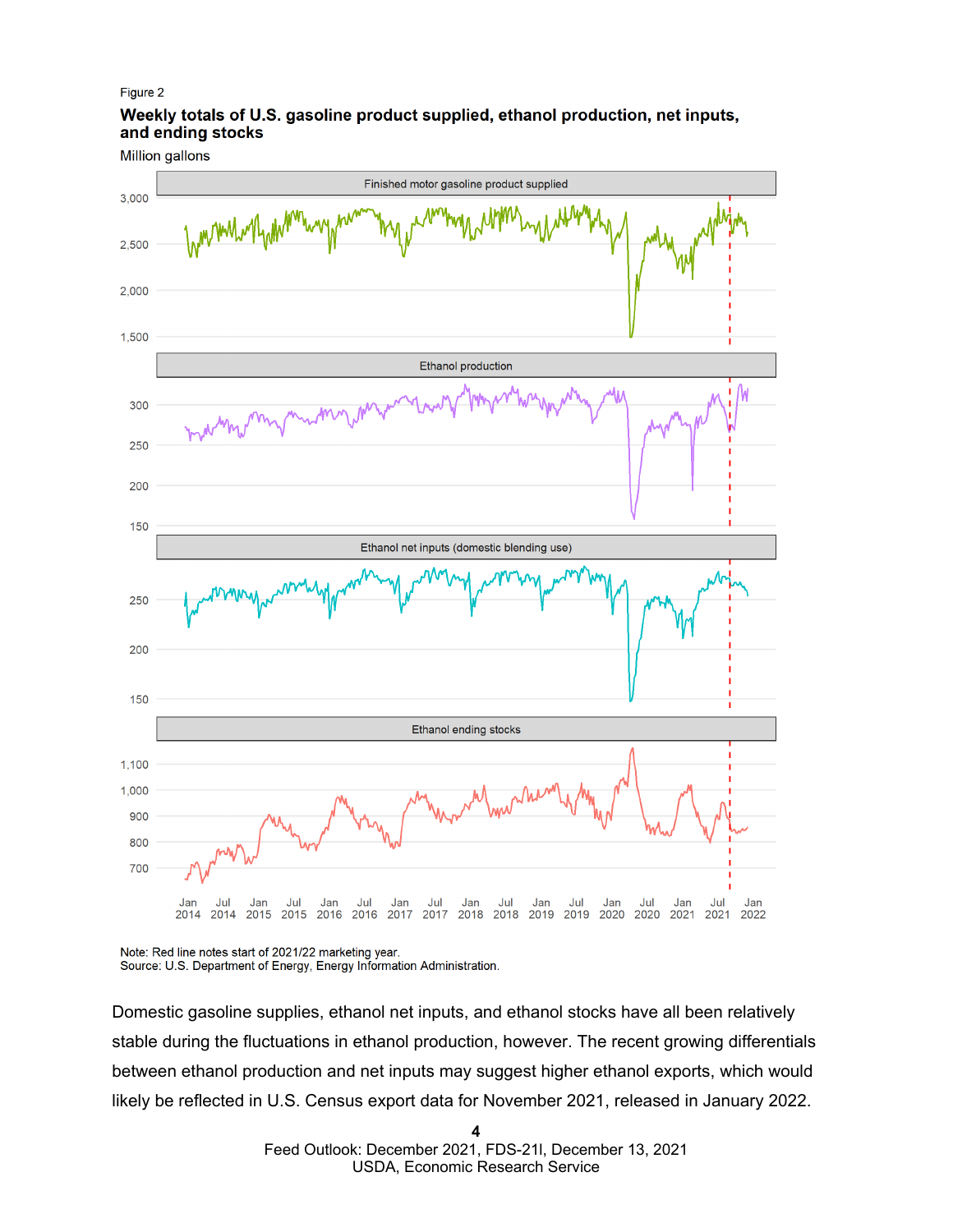The difference reported in ethanol production and net inputs could also be indicative of logistical issues in moving ethanol from production facilities to storage facilities. The transportation fuel market would likely need to see higher domestic gasoline use or higher ethanol exports for the recent ethanol production rates to be sustained through the duration of the marketing year.

#### Corn Prices Strengthen as Harvest Season Concludes

According to the last NASS *Crop Production* report covering corn harvest progress for 2021, 95 percent of the corn crop was harvested by November 21. That percentage would put the harvest ahead of 2020 and longer-term averages, but well within the range for a normal year. Generally, cash markets across the country have steadily strengthened since September. For example, the Central Illinois average cash price for November 2021 was \$5.80 per bushel, compared with \$5.35 in September 2021 and \$4.22 in November 2020. High cash prices, coupled with relatively strong basis levels (the difference between futures market prices and local cash prices), indicate strong market signals for supplies to move from producers to users and off-farm storage facilities. It is important to keep in mind that some of these price movements may be driven by factors beyond corn market fundamentals, such as global macroeconomic inflation concerns and supply chain issues. Nonetheless, cash-market prices have remained firm during the harvest season, which typically sees seasonal lows.

#### 7.00 6.00 5.00 4.00 3.00 Oct Oct Oct Jul Oct Jan Jul Jan Apr Jul Jan Apr Jan Apr 2018 2019 2019 2019 2019 2020 2020 2020 2020 2021 2021 2021 2021 2022 - Central Illinois - Gulf ports, Louisiana

U.S. Dollars per bushel

U.S. cash-market prices for corn. monthly average

Figure 3

Source: USDA, Agricultural Marketing Service.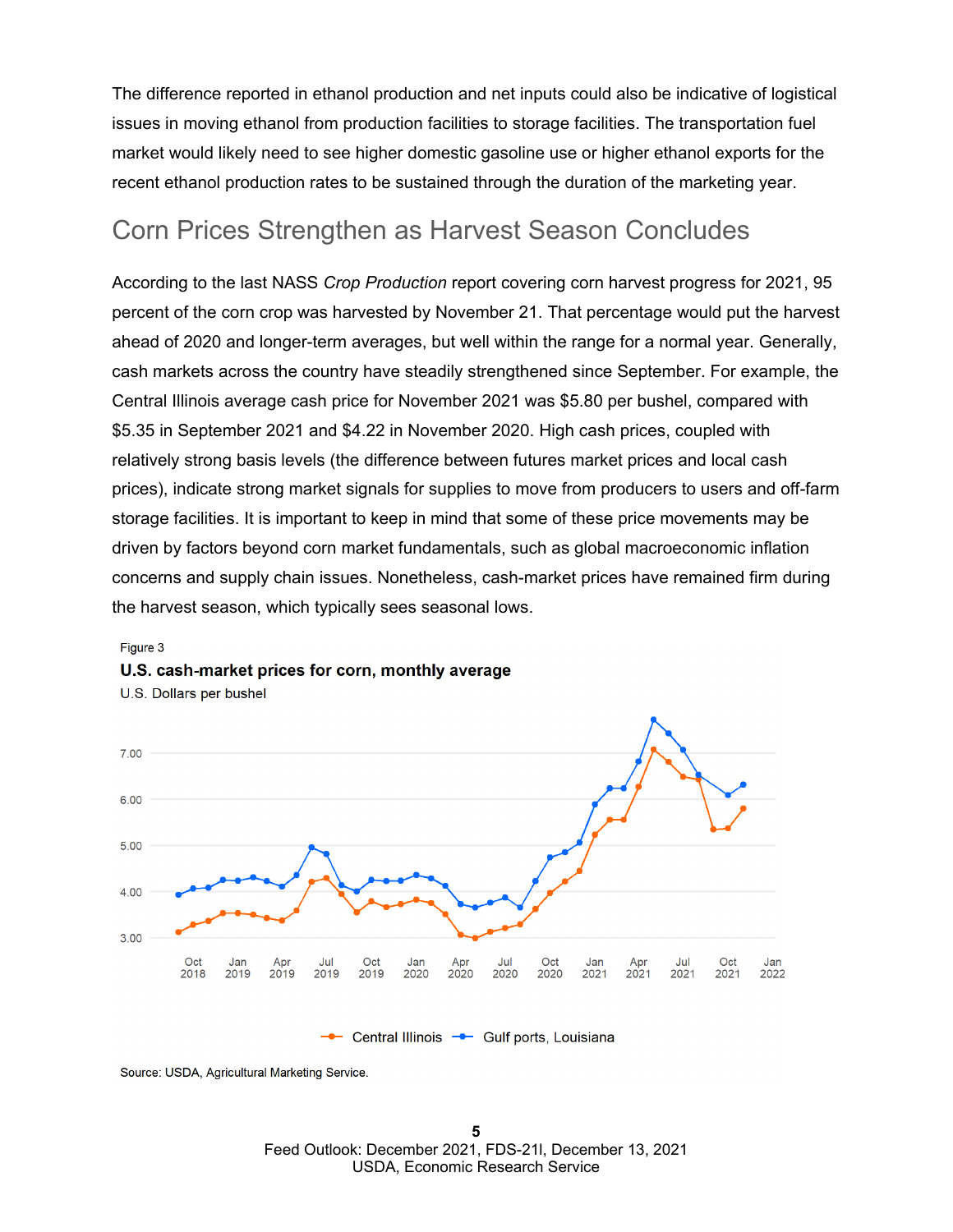Corn ending stocks in 2021/22 are projected at 1,493 million bushels, compared with the 2020/21 estimate of 1,236 million bushels. There is one important distinction for 2021/22 beginning stocks relative to other years: A smaller number of inventories coming into the year were held by farmers. Only 395 million bushels of September 1, 2021 stocks were held on farms (representing about 32 percent of total stocks), the rest of the stocks were being stored in offfarm facilities. By comparison, in 2019 (prior to COVID-19), those totals were 814 million bushels and 37 percent of all stocks. The last time September 1 on-farm inventories were at comparable levels was in 2013, as the market was still responding to widespread U.S. drought conditions in the summer of 2012.





U.S. corn September 1 inventories, on-farm versus off-farm **Million bushels** 

Source: USDA, National Agricultural Statistics Service.

Two market implications of the relatively low on-farm inventories are: First, there is less corn from previous production years competing with 2021/22 production; and second, there was potentially more unused storage capacity available on farms coming into the 2021/22 harvest season. To keep these implications in perspective however, the 300 million to 400 million fewer bushels (relative to 2019 and 2020) of on-farm inventories reported in September 2021 compare with December 1 on-farm inventories, typically ranging between 6 to 8 billion bushels. The updated NASS *Grain Stocks* report will be released on January 12, 2022, providing an update on the size and structure of corn inventories after the 2021/22 marketing year harvest.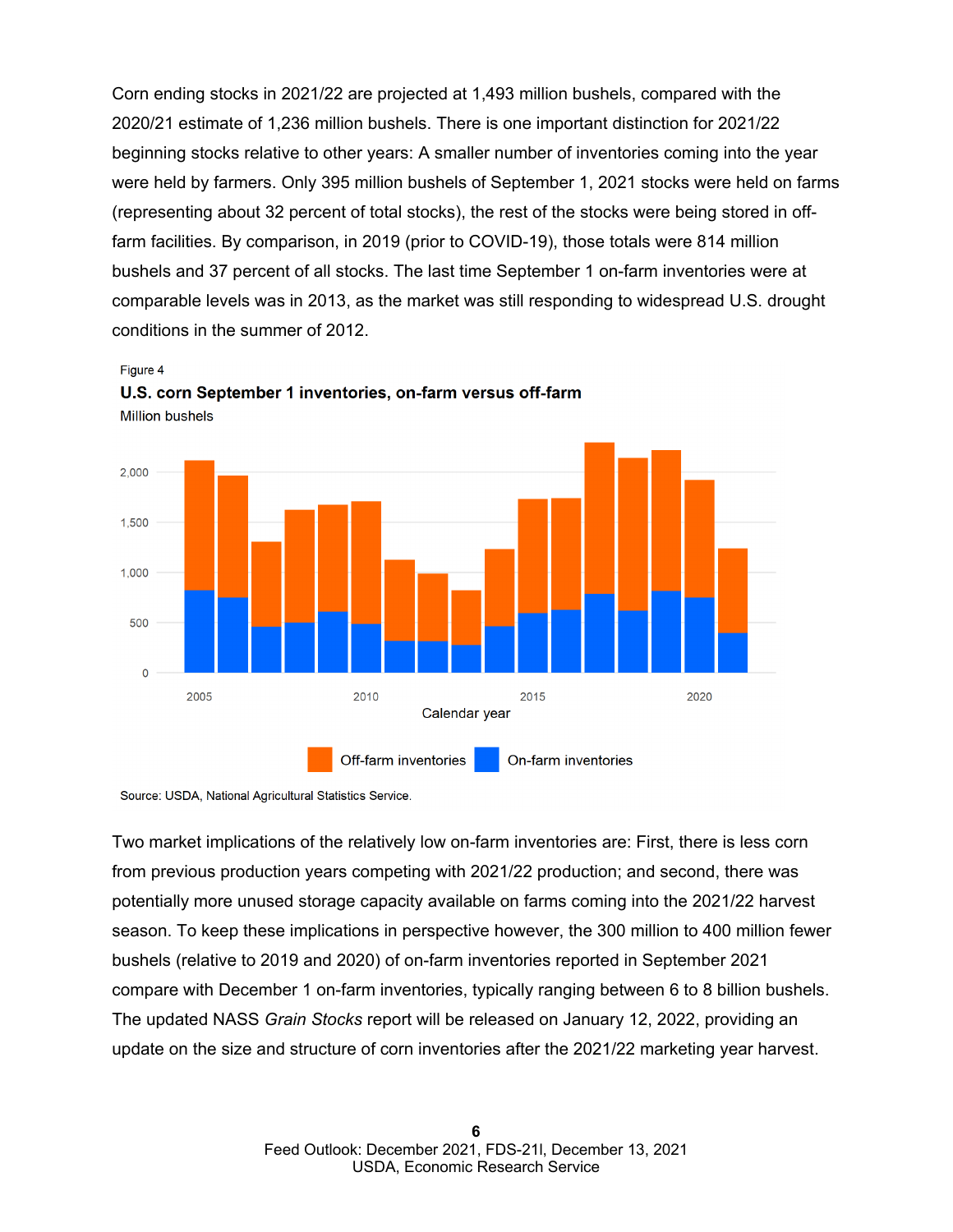The projected season-average farm price for corn in 2021/22 is \$5.45 per bushel. This number is a large increase from the 2020/21 price of \$4.53 per bushel. If realized, the current projection would be the highest annual price received since 2012/13. Monthly prices received reported in NASS's *Agricultural Prices* report show that early 2021/22 prices have been stronger than 2020/21, which was characterized by steadily increasing prices throughout the year. The national average price received in October 2021 was \$5.02 per bushel. As mentioned above though, cash prices have firmed as the harvest season has progressed. Additionally, futures and forward contract prices with delivery during the 2021/22 marketing year indicate that prices will remain at elevated levels through the marketing year. Historically, most of the corn crop is marketed between October and January, however, meaning that the prices received in the through the end of January will have a stronger influence on the annual season-average price than subsequent months.

![](_page_6_Figure_1.jpeg)

#### Figure 5 Price received for corn, monthly

Source: USDA, National Agricultural Statistics Service.

## Cattle, Hog Inventories Reduce Grain Consuming Animal Units Year Over Year

Total Grain Consuming Animal Units (GCAUs) are projected to be 100.5 million units for 2021/22. This number is down from the revised estimate for 2020/21 of 101.3 million units. The decline in animal units is primarily due to fewer hogs and cattle; dairy cattle units are down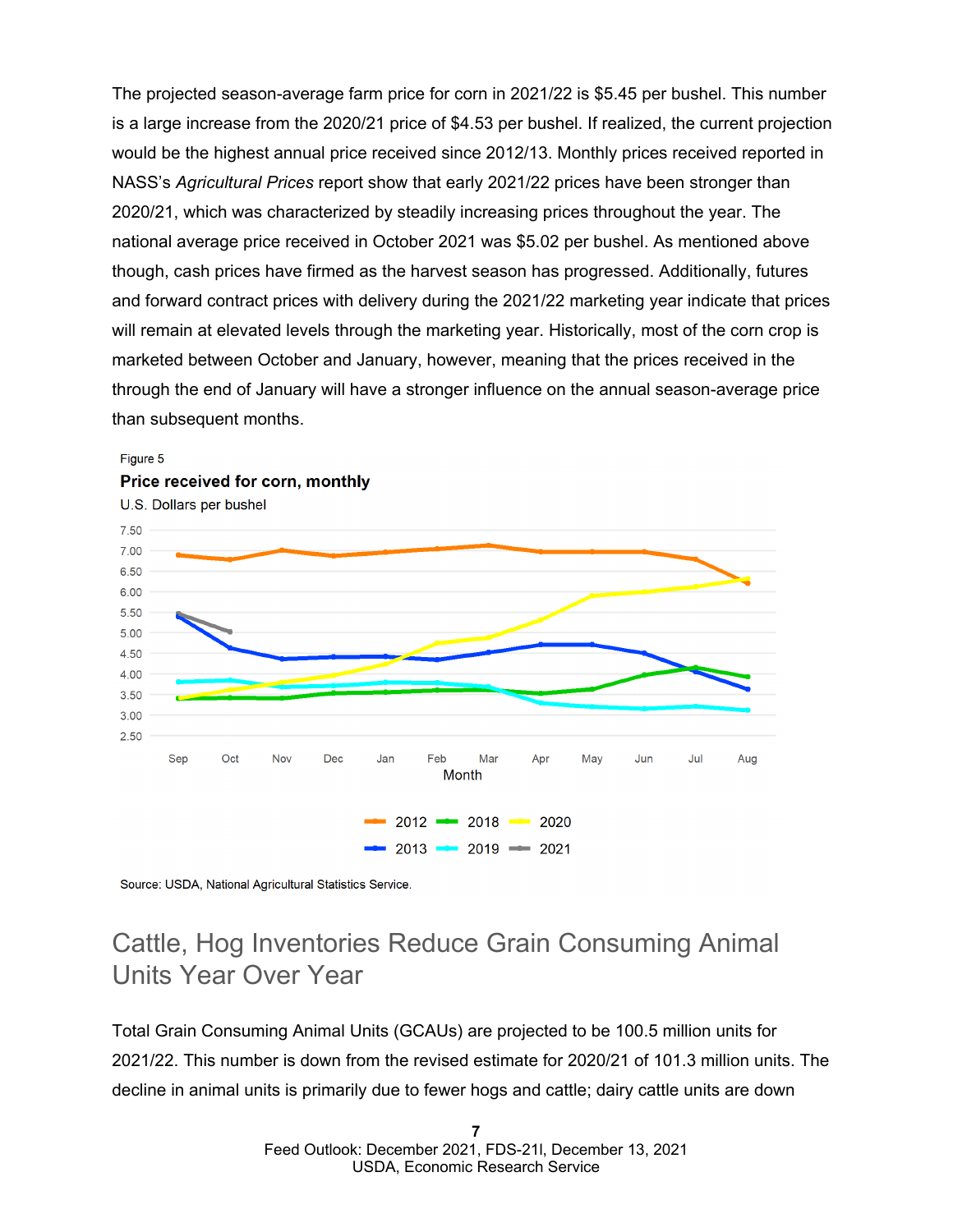about 0.1 million units to 10.6 million, cattle on feed down 0.4 million units to 22.1 million, and hogs down 0.6 million units to 30.7 million. Poultry GCAUs are projected to increase 0.4 units in 2021/22 to 33.0 million units, offsetting some of the year-over-year declines. Total feed and residual for feed grains and wheat is projected at 150.5 million metric tons (MT) for 2021/22, up from 2020/21 estimates of 149.3 million MT.

#### Sorghum Balance Sheet Remains Unchanged from November *WASDE*

Projected sorghum production for 2021/22 is reported unchanged at 471 million bushels, in the December *WASDE* report. Sorghum demand also remains steady from the November *WASDE*  report, with sorghum exports projected at 320 million bushels and ending stocks at 37 million bushels.

Export pace during the first 2 months of market year 2021/22 have shown a change in the destination of sorghum exported, compared to the same period last year. After sorghum shipments predominantly went to China in 2020/21, Mexico has returned as a significant destination for U.S. sorghum. Mexico comprised 17 percent of exports in September and October, compared to just 0.2 percent during the same period in market year 2020/21. Overall, while lower than 2020/21, sorghum exports early in 2021/22 have been more diverse in their destinations. Over the past month, however, the USDA's Foreign Agricultural Service's (FAS) Export Sales Reports have shown increased sorghum sales destined for China.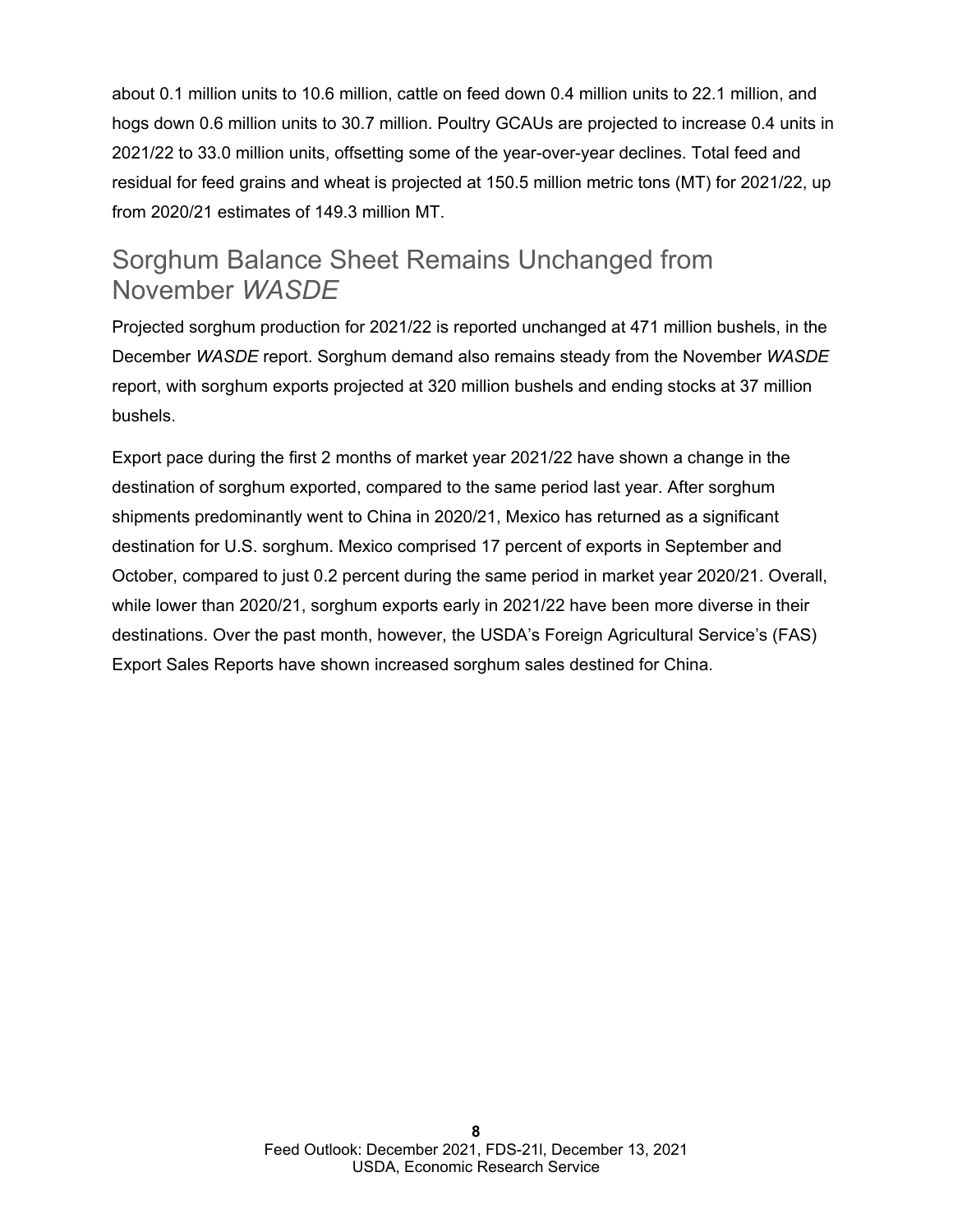#### Figure 6

60 40 20  $\overline{0}$ 2000 2005 2010 2015 2020 Marketing year China Mexico Japan Other countries

U.S. sorghum exports, September through October marketing years 2000 to 2021 **Million bushels** 

Source: U.S. Department of Commerce, Bureau of the Census.

The latest reported average U.S. sorghum cash-market price for the Gulf was \$6.76 per bushel during September 2021 and \$5.44 for Kansas City, Missouri in October 2021, continuing a downward trend compared to price peaks observed during the summer months. Sorghum cashmarket prices remain higher than a year ago and are more than 50 percent higher than prices observed between 2014/15 and 2019/20, however.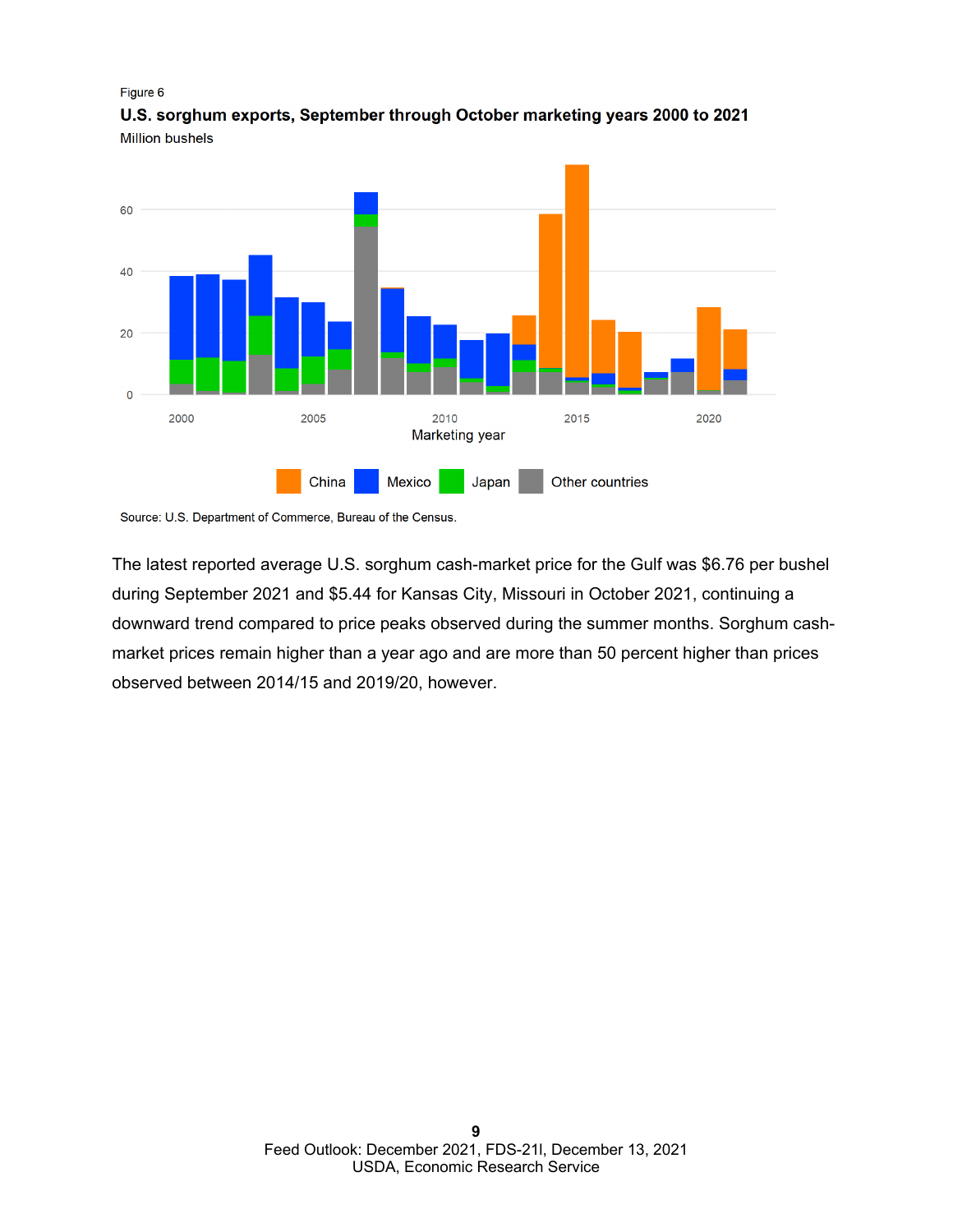#### Figure 7 U.S. cash-market prices for sorghum, monthly average

U.S. Dollars per bushel

![](_page_9_Figure_2.jpeg)

Source: USDA, Agricultural Marketing Service.

Along with the trend seen in the current cash market and according to the November 30th Agricultural Prices Report published by NASS, sorghum prices received by farmers between September 2021 and October 2021 are down from \$5.43 to \$5.33 per bushel, but remain much higher than 2020/21 levels and recent historical levels. The season-average farm price on the balance sheet for sorghum remains unchanged from the November *WASDE* report, projected at \$5.45 per bushel in 2021/22.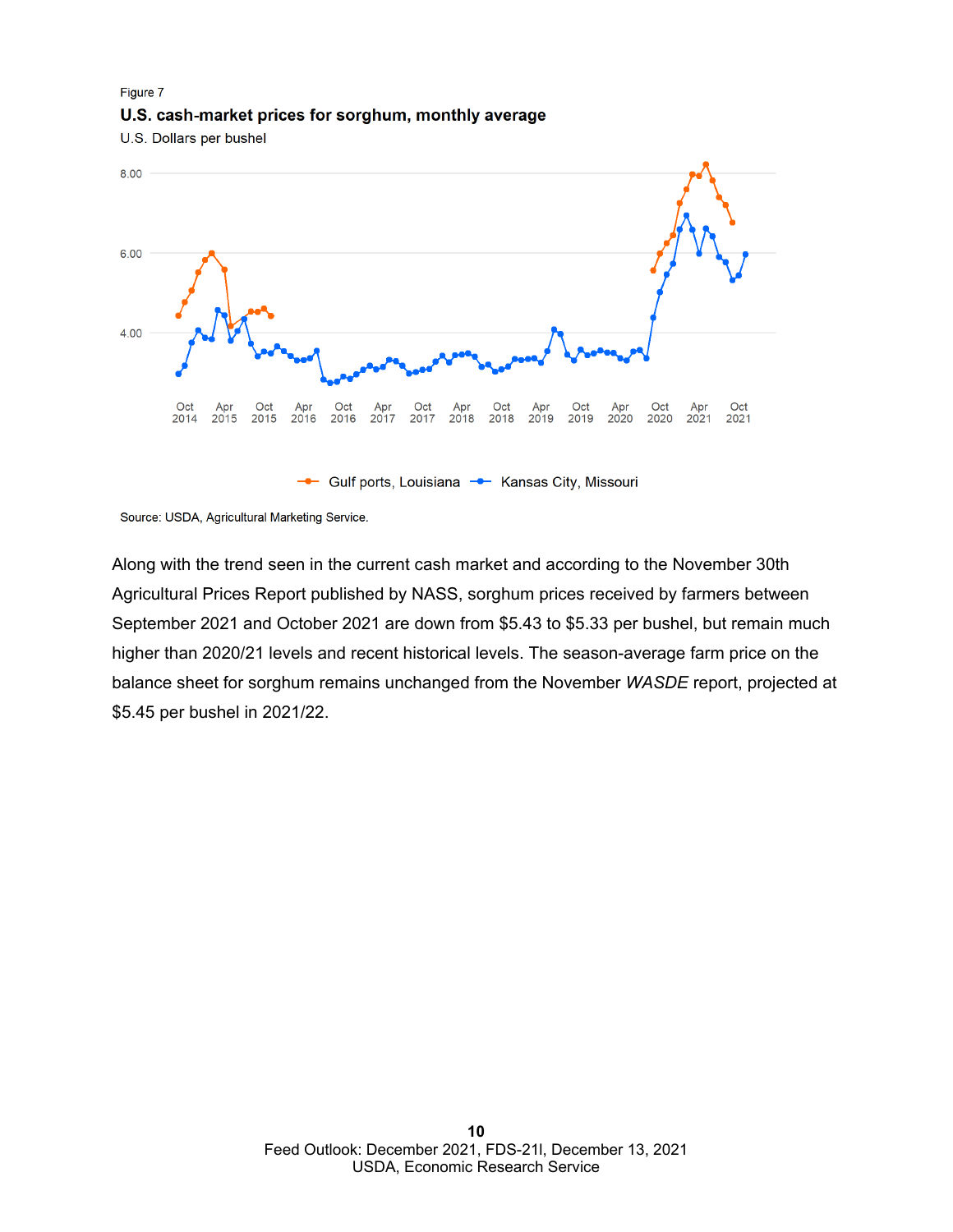![](_page_10_Figure_0.jpeg)

Source: USDA, National Agricultural Statistics Service.

## Record-Low Barley Production Keeps U.S. Barley Supplies Tight for 2021/22

There are no changes to the U.S. barley supply and use projections for 2021/22, nor to the projected season-average farm price. U.S. barley production is projected at 118 million bushels for 2021/22—making it the smallest U.S. barley crop since 1934. Total supplies are also down significantly, projected at 196 million bushels, versus an estimated 258 million bushels in 2020/21. Poor weather also affected Canada's barley production, which is the top foreign supplier of barley to the United States.

Total barley use for 2021/22 is projected at 136 million bushels, including 125 million bushels for domestic use and 11 million bushels of exports. By comparison, barley for domestic use in 2020/21 is estimated at 172 million bushels and exports at 14 million. Ending stocks are unchanged from the November *WASDE* report, at 60 million bushels. Current ending stock projections still represent 44 percent of projected use, however, keeping the stocks-to-use ratio in line with historical levels. The projected national season-average price for barley in 2021/22 is \$5.15 per bushel, compared with \$4.75 in 2020/21.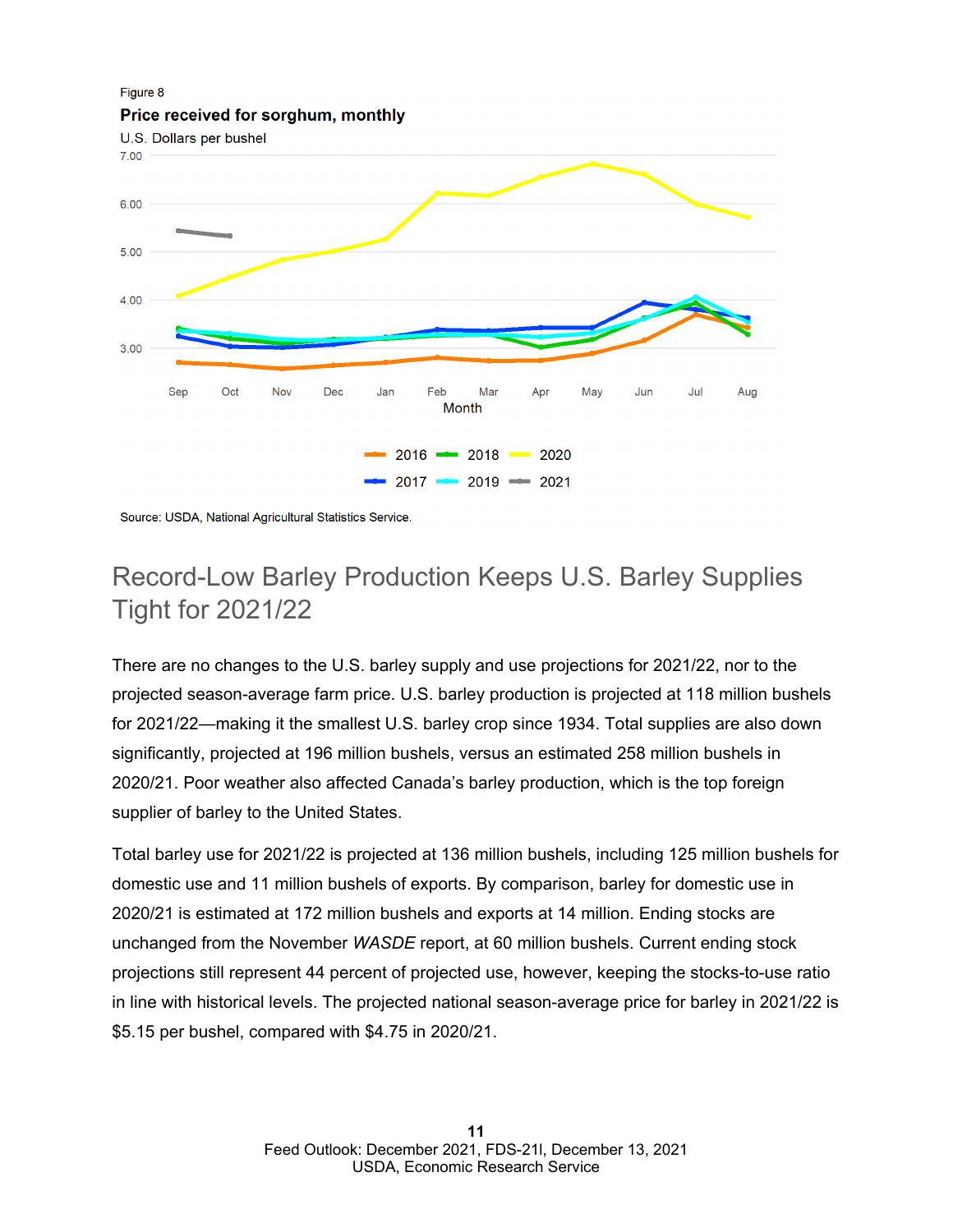## Oat Import Projections Raised, but Prices Also Higher for 2021/22

U.S. oat markets continue to see strong prices and tight supplies through 2021/22. Cash prices for oats averaged \$7.47 per bushel in the Minneapolis market for November 2021. This number is up from \$6.26 in October and continues the historically high prices seen since poor summer weather conditions reduced the oat production outlook in the United States and Canada.

![](_page_11_Figure_2.jpeg)

Source: USDA, Agricultural Marketing Service.

Oat production in the United States remains unchanged at 40 million bushels for 2021/22. Projected imports are raised 8 million bushels from the November *WASDE* report to 77 million bushels. This increase is based on the pace of imports through October reported by the U.S Census Bureau, as well as export data through November by the Canadian Grain Commission, and a slightly raised production figure in Canada for 2021/22.

The additional projected supplies are expected to result in additional feed and residual use for oats—raised 5 million bushels to 45 million- and slightly more ending stocks—up 3 million bushels to 28 million. Relative to 2020/21 estimates, however, current projections for total use and ending stocks are significantly lower.

The season-average farm price for oats is projected at \$3.70 per bushel, a \$0.05-increase from the November *WASDE* report. The increase is based on the monthly price received reported by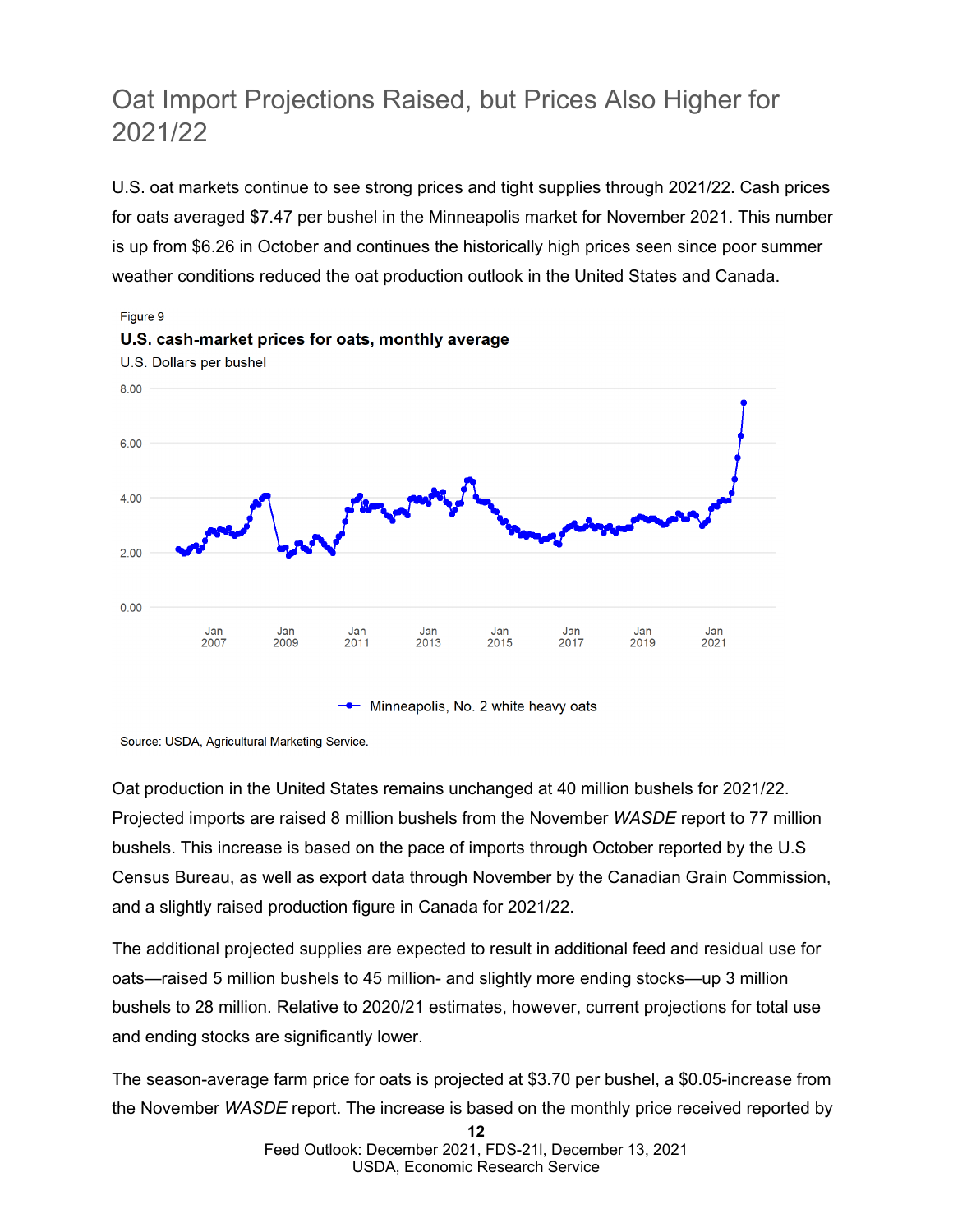NASS through October. The October 2021 national average price exceeded \$4.00 for the first time since March 2014. It is important to note, however, that—historically—the majority of oats are marketed between June and September. Therefore, monthly prices after October are likely to have a smaller influence on the season-average price.

![](_page_12_Figure_1.jpeg)

Source: USDA, National Agricultural Statistics Service.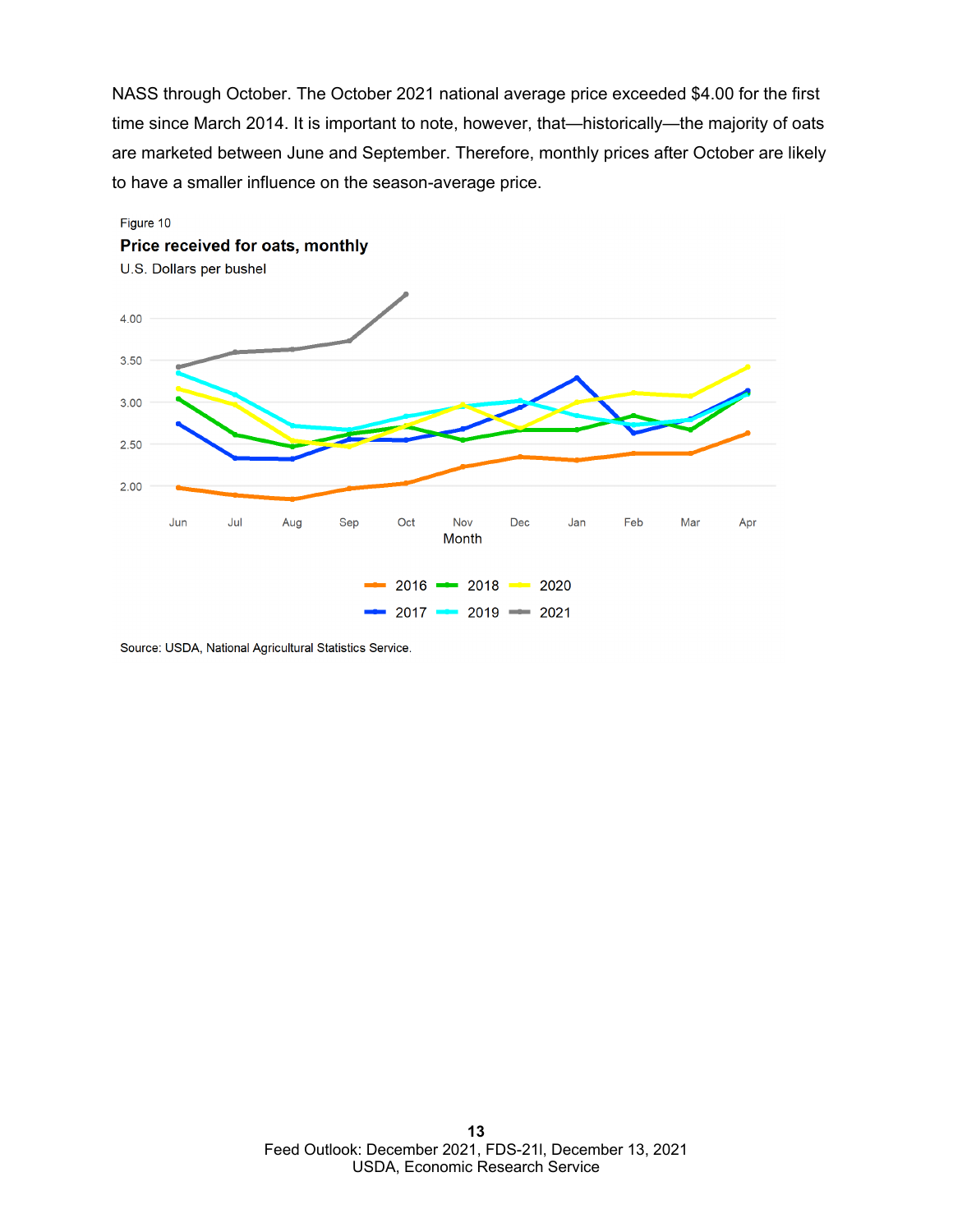# <span id="page-13-0"></span>International Outlook

#### Olga Liefert

## World Coarse Grain Production Projected Higher, Driven by Corn

World coarse grain production for **2021/22** is projected 2.7 million tons higher from November *WASDE* report, as higher projections for *Ukrainian* corn and *Australian* barley are partly offset by lower winter crop output in a number of countries. Although total coarse grain production for the *European Union (EU)* is marginally down, EU corn output is projected higher, while reduced output for other coarse grain is offsetting (see text below and table A2).

Corn production for 2021/22 in *Ukraine* is raised 2 million tons this month, to reach a recordhigh of 40 million tons, 32 percent higher than last year. Late harvest reports indicate recordhigh yields in the northwestern part of the country. However, the eastern part of the country did not perform as well. Growing area under corn in Ukraine has been an important factor in reaching this record, as corn yields are projected to be lower than the record-high yields of 2018/19.

Corn output for **2021/22** is boosted 2.5 million tons for the *European Union*, with higher projected area and yields. The change in the EU area is driven by the revisions for *Poland*. Based on the recently issued results of its agricultural area survey, the Polish Main Statistical Office (MSO) substantially revised area for all types of grain. The revised corn area in Poland is now projected almost 10 percent higher for 2021/22, and more than 30 percent higher for 2020/21. At the same time, barley, rye, and mixed grain area in Poland are all projected lower than before, with corresponding reductions in output for Poland and the whole European Union. Based on harvest reports for the major European corn producers—corn area and yields are projected higher for *France,* and corn yields are expected higher in *Romania*, but are reduced for *Hungary*.

Partly offsetting the above corn production increases is a reduction for *China*, down 0.4 million tons, a small fraction of a percent of its total corn output of 272.6 million tons. Following a data release by the National Bureau of Statistics of China (NBS), corn yields are projected lower while area is boosted by more than 1 million hectares, which is consistent with a reduction in soybean area.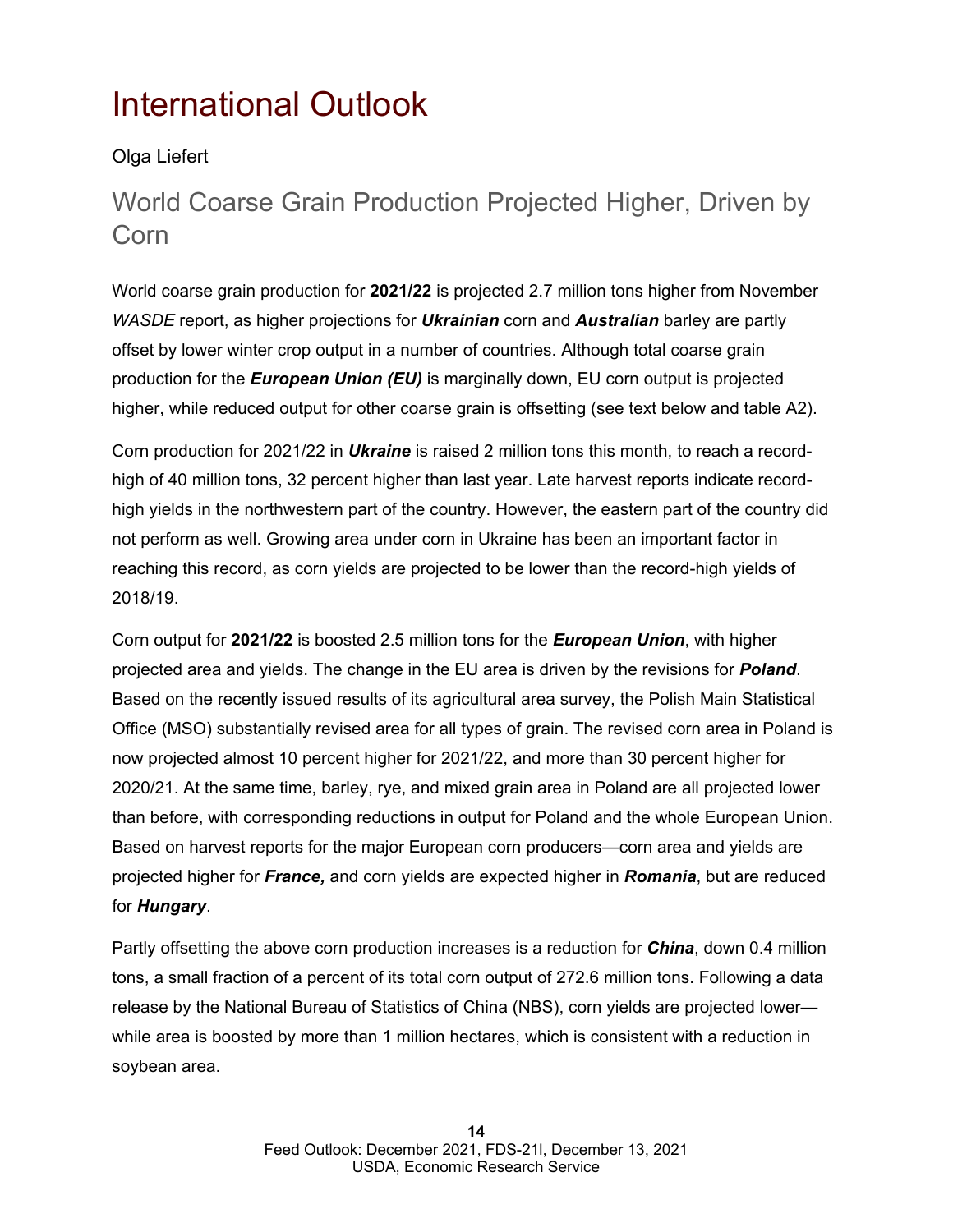For the previous **2020/21** crop year, world corn production is revised higher, with 2.7 million tons of additional corn output for the *European Union* (upward Polish area data revision and higher yields in Romania), and a 1.0-million-ton increase for *Brazil*. Export data indicate that Brazilian second-crop corn production was larger-than-expected, in line with the latest report of the Government statistical agency, CONAB (Companhia Nacional de Abastecimento).

A number of production changes are made this month for 2021/22 crop year, across countries and commodities. Changes in global, foreign, and U.S coarse grain production (by type of grain) are shown in table A1, while by country and by crop changes are presented in table A2.

| Table A1 - World and U.S. coarse grain production at a glance (2021/22), December 2021 |                                                                                                                                                                                                                                                                                                                                                                                                                                                                                                             |                   |                                                   |                            |                                                                                                                       |  |  |  |  |  |  |
|----------------------------------------------------------------------------------------|-------------------------------------------------------------------------------------------------------------------------------------------------------------------------------------------------------------------------------------------------------------------------------------------------------------------------------------------------------------------------------------------------------------------------------------------------------------------------------------------------------------|-------------------|---------------------------------------------------|----------------------------|-----------------------------------------------------------------------------------------------------------------------|--|--|--|--|--|--|
|                                                                                        | <b>Region or</b><br>country                                                                                                                                                                                                                                                                                                                                                                                                                                                                                 | <b>Production</b> | <b>Change from</b><br>previous month <sup>1</sup> | YoY<br>change <sup>2</sup> | <b>Comments</b>                                                                                                       |  |  |  |  |  |  |
|                                                                                        |                                                                                                                                                                                                                                                                                                                                                                                                                                                                                                             |                   | <b>Million tons</b>                               |                            | C                                                                                                                     |  |  |  |  |  |  |
|                                                                                        | Coarse grain production (total)                                                                                                                                                                                                                                                                                                                                                                                                                                                                             |                   |                                                   |                            |                                                                                                                       |  |  |  |  |  |  |
|                                                                                        | World                                                                                                                                                                                                                                                                                                                                                                                                                                                                                                       | 1,501.7           | $+2.7$                                            | $+68.9$                    |                                                                                                                       |  |  |  |  |  |  |
|                                                                                        | Foreign                                                                                                                                                                                                                                                                                                                                                                                                                                                                                                     | 1,103.7           | $+2.7$                                            | $+43.8$                    | Partly offsetting changes are made for a number of countries and<br>commodities. See table A2.                        |  |  |  |  |  |  |
|                                                                                        | <b>United States</b>                                                                                                                                                                                                                                                                                                                                                                                                                                                                                        | 398.0             | No change                                         | $+25.1$                    | See section on U.S. domestic output.                                                                                  |  |  |  |  |  |  |
| World production of coarse grains by type of grain                                     |                                                                                                                                                                                                                                                                                                                                                                                                                                                                                                             |                   |                                                   |                            |                                                                                                                       |  |  |  |  |  |  |
| <b>CORN</b>                                                                            |                                                                                                                                                                                                                                                                                                                                                                                                                                                                                                             |                   |                                                   |                            |                                                                                                                       |  |  |  |  |  |  |
|                                                                                        | World                                                                                                                                                                                                                                                                                                                                                                                                                                                                                                       | 1,208.7           | 4.1                                               | $+85.9$                    |                                                                                                                       |  |  |  |  |  |  |
|                                                                                        | Foreign                                                                                                                                                                                                                                                                                                                                                                                                                                                                                                     | 826.1             | 4.1                                               | $+61.8$                    | Increases for Ukraine, the $EU^3$ , and Moldova are partly offset by a<br>small reduction for China. See table A2.    |  |  |  |  |  |  |
|                                                                                        | <b>United States</b>                                                                                                                                                                                                                                                                                                                                                                                                                                                                                        | 382.6             | No change                                         | $+24.1$                    | See section on U.S. domestic output.                                                                                  |  |  |  |  |  |  |
|                                                                                        | <b>BARLEY</b>                                                                                                                                                                                                                                                                                                                                                                                                                                                                                               |                   |                                                   |                            |                                                                                                                       |  |  |  |  |  |  |
|                                                                                        | World                                                                                                                                                                                                                                                                                                                                                                                                                                                                                                       | 145.5             | $-0.7$                                            | $-13.9$                    |                                                                                                                       |  |  |  |  |  |  |
|                                                                                        | Foreign                                                                                                                                                                                                                                                                                                                                                                                                                                                                                                     | 142.9             | $-0.7$                                            | $-12.7$                    | Lower $EU^3$ , Iranian, and Canadian barley output is partly offset by<br>higher Australian production. See table A2. |  |  |  |  |  |  |
|                                                                                        | <b>United States</b>                                                                                                                                                                                                                                                                                                                                                                                                                                                                                        | 2.6               | No change                                         | $-1.2$                     | See section on U.S. domestic output.                                                                                  |  |  |  |  |  |  |
| <b>SORGHUM</b>                                                                         |                                                                                                                                                                                                                                                                                                                                                                                                                                                                                                             |                   |                                                   |                            |                                                                                                                       |  |  |  |  |  |  |
|                                                                                        | World                                                                                                                                                                                                                                                                                                                                                                                                                                                                                                       | 66.3              | $+0.3$                                            | $+3.9$                     |                                                                                                                       |  |  |  |  |  |  |
|                                                                                        | Foreign                                                                                                                                                                                                                                                                                                                                                                                                                                                                                                     | 54.3              | $+0.3$                                            | $+1.4$                     | Higher projection for sorghum output in Australia. See table A2.                                                      |  |  |  |  |  |  |
|                                                                                        | <b>United States</b>                                                                                                                                                                                                                                                                                                                                                                                                                                                                                        | 12.0              | No change                                         | $+2.5$                     | See section on U.S. domestic output.                                                                                  |  |  |  |  |  |  |
| <b>OATS</b>                                                                            |                                                                                                                                                                                                                                                                                                                                                                                                                                                                                                             |                   |                                                   |                            |                                                                                                                       |  |  |  |  |  |  |
|                                                                                        | World                                                                                                                                                                                                                                                                                                                                                                                                                                                                                                       | 23.0              | $+0.3$                                            | $-2.5$                     |                                                                                                                       |  |  |  |  |  |  |
|                                                                                        | Foreign                                                                                                                                                                                                                                                                                                                                                                                                                                                                                                     | 22.4              | $+0.3$                                            | $-2.1$                     | Higher projection for Canada is partly offset by a small reduction<br>for the EU $^3$ . See table A2.                 |  |  |  |  |  |  |
|                                                                                        | <b>United States</b>                                                                                                                                                                                                                                                                                                                                                                                                                                                                                        | 0.6               | No change                                         | -0.4                       | See section on U.S. domestic output.                                                                                  |  |  |  |  |  |  |
| <b>RYE</b>                                                                             |                                                                                                                                                                                                                                                                                                                                                                                                                                                                                                             |                   |                                                   |                            |                                                                                                                       |  |  |  |  |  |  |
|                                                                                        | World                                                                                                                                                                                                                                                                                                                                                                                                                                                                                                       | 12.8              | $-0.8$                                            | $-1.4$                     |                                                                                                                       |  |  |  |  |  |  |
|                                                                                        | Foreign                                                                                                                                                                                                                                                                                                                                                                                                                                                                                                     | 12.6              | $-0.8$                                            | $-1.4$                     | Lower projection for the $\mathsf{EU}^3$ is partly offset by a small increase in<br>Canada. See table A2.             |  |  |  |  |  |  |
|                                                                                        | <b>United States</b>                                                                                                                                                                                                                                                                                                                                                                                                                                                                                        | 0.2               | No change                                         | Small<br>change            | See section on U.S. domestic output.                                                                                  |  |  |  |  |  |  |
| <b>MIXED GRAIN</b>                                                                     |                                                                                                                                                                                                                                                                                                                                                                                                                                                                                                             |                   |                                                   |                            |                                                                                                                       |  |  |  |  |  |  |
|                                                                                        | World                                                                                                                                                                                                                                                                                                                                                                                                                                                                                                       | 15.5              | $-0.4$                                            | $-0.5$                     | Lower projection for the $EU^3$ is partly offset by an increase in<br>Canada. See table A2.                           |  |  |  |  |  |  |
|                                                                                        | 'Change from previous month. <sup>2</sup> YoY: year-over-year changes. <sup>3</sup> European Union. Fractional changes are also made for Canadian mixed grains.<br>For changes and notes by country, see table A2.<br>$\sim$ $\sim$ 110 DA. Foreign Amisedianal Osmission<br>Original consideration of the control of the control of the control of the control of the control of the control of the control of the control of the control of the control of the control of the control of the control of t |                   |                                                   |                            |                                                                                                                       |  |  |  |  |  |  |

Source: USDA, Foreign Agricultural Service, *Production, Supply and Distribution* database.

**15**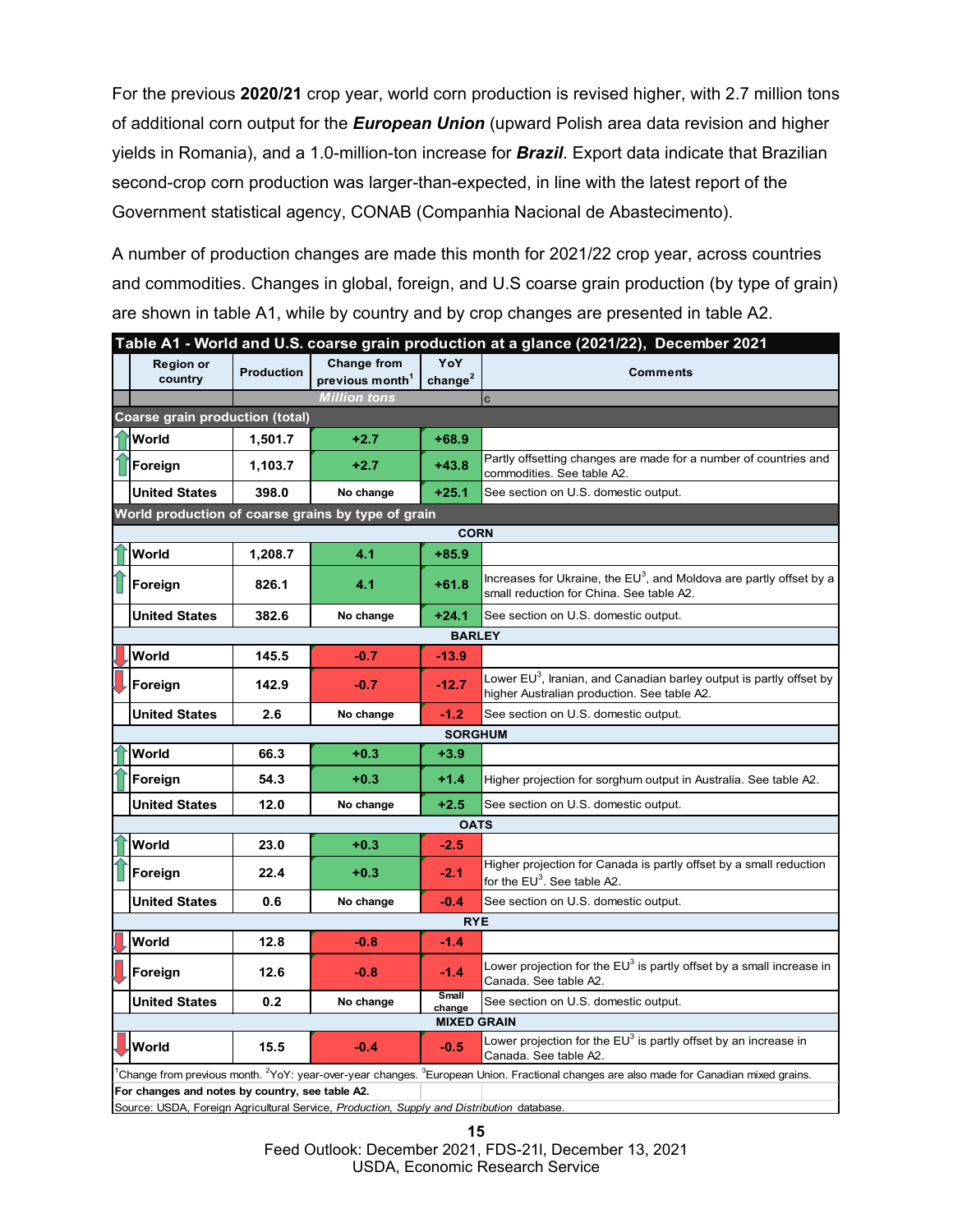|                                                                                           | Table A2 - Coarse grain foreign production by country at a glance, December 2021 |              |                   |                           |                   |                                                                                                                                                                                                                                                                                                                                                                                                                                                                                    |  |  |  |  |
|-------------------------------------------------------------------------------------------|----------------------------------------------------------------------------------|--------------|-------------------|---------------------------|-------------------|------------------------------------------------------------------------------------------------------------------------------------------------------------------------------------------------------------------------------------------------------------------------------------------------------------------------------------------------------------------------------------------------------------------------------------------------------------------------------------|--|--|--|--|
|                                                                                           | Type of crop                                                                     | Crop<br>year | <b>Production</b> | Change in<br>forecast $1$ | $YoY^2$<br>change | Comments                                                                                                                                                                                                                                                                                                                                                                                                                                                                           |  |  |  |  |
|                                                                                           |                                                                                  |              |                   | <b>Million</b> tons       |                   |                                                                                                                                                                                                                                                                                                                                                                                                                                                                                    |  |  |  |  |
| Coarse grain production by country and by type of grain (2021/22)                         |                                                                                  |              |                   |                           |                   |                                                                                                                                                                                                                                                                                                                                                                                                                                                                                    |  |  |  |  |
| <b>UKRAINE</b>                                                                            |                                                                                  |              |                   |                           |                   |                                                                                                                                                                                                                                                                                                                                                                                                                                                                                    |  |  |  |  |
|                                                                                           | <b>T</b> Corn                                                                    | Oct-Sep      | 40.0              | $+2.0$                    | $+9.7$            | The final weeks of corn harvest reporting give an improved outlook<br>for crop yields, with record-high yields in the northwestern regions<br>of the country (see report text).                                                                                                                                                                                                                                                                                                    |  |  |  |  |
|                                                                                           |                                                                                  |              |                   |                           |                   | <b>EUROPEAN UNION (EU)</b>                                                                                                                                                                                                                                                                                                                                                                                                                                                         |  |  |  |  |
| $\mathbf \hat{\mathbb T}$                                                                 | Corn                                                                             | Oct-Sep      | 70.4              | $+2.5$                    | $+3.3$            | Both EU corn area and yield are projected higher this month,<br>based on the countries' reports. Yields are projected higher and<br>area is revised up for <b>Poland</b> . Area and yields are also projected<br>higher in France. Corn yields are increased further in Romania<br>(where northeastern areas bordering Ukraine and Moldova<br>performed very well). Partly offsetting are yield-driven reductions<br>for Hungary and several other EU countries (see report text). |  |  |  |  |
|                                                                                           | <b>Barley</b>                                                                    | Jul-Jun      | 52.8              | $-1.2$                    | $-1.5$            | The production reduction comes mainly from lower projected barley<br>area in Poland (due to area revision, see above) and lower yields<br>for Denmark. Smaller changes are made for a number of EU<br>countries.                                                                                                                                                                                                                                                                   |  |  |  |  |
| J                                                                                         | Rye                                                                              | Jul-Jun      | 8.1               | $-0.9$                    | $-0.9$            | The production reduction comes mainly from lower projected rye<br>area in Poland (due to area revision, see above) and lower yields<br>for Germany. Smaller changes are made for a number of EU<br>countries.                                                                                                                                                                                                                                                                      |  |  |  |  |
|                                                                                           | Mixed grain                                                                      | Jul-Jun      | 15.0              | $-0.5$                    | $-0.4$            | The production reduction comes mainly from lower projected area<br>in Poland (due to area revision, see above). Smaller changes are<br>made for a number of EU countries.                                                                                                                                                                                                                                                                                                          |  |  |  |  |
| <b>MOLDOVA</b>                                                                            |                                                                                  |              |                   |                           |                   |                                                                                                                                                                                                                                                                                                                                                                                                                                                                                    |  |  |  |  |
|                                                                                           | Corn                                                                             | Jul-Jun      | 2.5               | $+0.1$                    | $+1.2$            | Corn yields are projected higher, based on information for the<br>neighboring Ukrainian region of Odessa.                                                                                                                                                                                                                                                                                                                                                                          |  |  |  |  |
| <b>CHINA</b>                                                                              |                                                                                  |              |                   |                           |                   |                                                                                                                                                                                                                                                                                                                                                                                                                                                                                    |  |  |  |  |
|                                                                                           | Corn                                                                             | Oct-Sep      | 272.6             | $-0.4$                    | $+11.9$           | A small downward adjustment, based on the official NBS (National<br>Bureau of Statistics) release of data (see report text).                                                                                                                                                                                                                                                                                                                                                       |  |  |  |  |
| <b>CANADA</b>                                                                             |                                                                                  |              |                   |                           |                   |                                                                                                                                                                                                                                                                                                                                                                                                                                                                                    |  |  |  |  |
|                                                                                           | <b>Barley</b>                                                                    | Aug-Jul      | 6.9               | $-0.2$                    | $-3.8$            | Official post-harvest reports show the recently harvested crop had<br>slightly lower yields than previously forecast.                                                                                                                                                                                                                                                                                                                                                              |  |  |  |  |
|                                                                                           | Oats                                                                             | Aug-Jul      | 2.6               | $+0.3$                    | $-2.0$            | Official post-harvest reports show the recently harvested crop had<br>higher area and yields than previously forecast.                                                                                                                                                                                                                                                                                                                                                             |  |  |  |  |
|                                                                                           | <b>Mixed grain</b>                                                               | Aug-Jul      | 0.2               | $+0.1$                    | $-0.1$            | Official post-harvest reports show the recently harvested crop had<br>higher area than previously forecast.                                                                                                                                                                                                                                                                                                                                                                        |  |  |  |  |
| <b>AUSTRALIA</b>                                                                          |                                                                                  |              |                   |                           |                   |                                                                                                                                                                                                                                                                                                                                                                                                                                                                                    |  |  |  |  |
|                                                                                           | <b>Barley</b>                                                                    | Nov-Oct      | 13.0              | $+1.0$                    | $-0.1$            | Favorable growing conditions in Western Australia and other key<br>producing areas pushed yields to an all-time record-high. The<br>Australian Bureau of Agricultural and Resource Economics and<br>Sciences (ABARES) reported preliminary forecasts for area and<br>yields for 2021/22 grains are in line with projected changes.                                                                                                                                                 |  |  |  |  |
|                                                                                           | Sorghum                                                                          | Mar-Feb      | 1.9               | $+0.3$                    | $+0.4$            | Both projected harvested area and yield for sorghum are higher,<br>based on the December ABARES report. Sorghum - the summer<br>crop - is still being planted in Australia, and is enjoying excellent<br>planting and early growing conditions.                                                                                                                                                                                                                                    |  |  |  |  |
| <b>IRAN</b>                                                                               |                                                                                  |              |                   |                           |                   |                                                                                                                                                                                                                                                                                                                                                                                                                                                                                    |  |  |  |  |
|                                                                                           | Barley                                                                           | Jul-Jun      | 2.7               | -0.4                      | $-0.9$            | A drought throughout the growing season reduced both harvested<br>area and yields, with the latter now projected at the lowest since<br>2008.                                                                                                                                                                                                                                                                                                                                      |  |  |  |  |
|                                                                                           |                                                                                  |              |                   |                           |                   | Change from previous month. Smaller changes are made for several countries, see map A for changes in <i>corn</i> production.                                                                                                                                                                                                                                                                                                                                                       |  |  |  |  |
|                                                                                           | <sup>2</sup> YoY: year-over-year changes.                                        |              |                   |                           |                   |                                                                                                                                                                                                                                                                                                                                                                                                                                                                                    |  |  |  |  |
| Source: USDA, Foreign Agricultural Service, Production, Supply and Distribution database. |                                                                                  |              |                   |                           |                   |                                                                                                                                                                                                                                                                                                                                                                                                                                                                                    |  |  |  |  |

**16**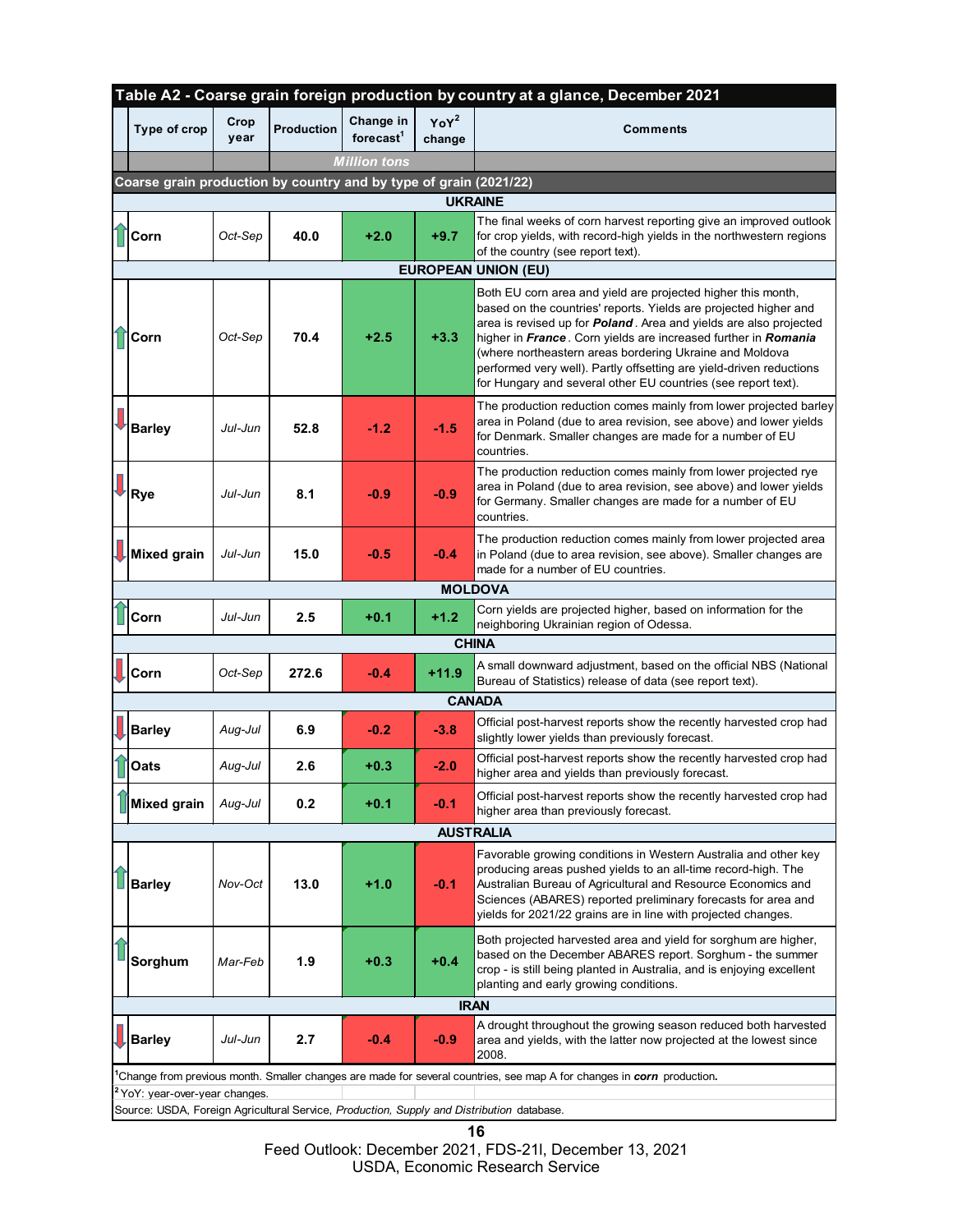![](_page_16_Figure_0.jpeg)

**Map A – Corn production changes for 2021/22, December 2021**

Source: USDA, Foreign Agricultural Service, *Production, Supply and Distribution* database.

## Coarse Grain Use and Stocks Projected Higher

Global coarse grain consumption in 2021/22 is projected 2.7 million tons higher this month at 1,493.2 million tons. Virtually all the increase comes from foreign consumption (up 2.5 million tons), with a small addition in higher domestic use for oats and rye in the *United States* (see the domestic section of the report). Consumption revisions for many countries follow this month's production changes. Although total coarse grain consumption in the *European Union* is unchanged this month, a higher projected corn output encourages greater domestic use, while a decline in barley and other types of coarse grain production is expected to limit consumption of those grains within the region. Another production-related change in domestic consumption is projected for *Australia*, where part of increased (but low-quality) barley output is expected to boost feed use.

Sorghum feeding for *China* is projected higher this month, with expectations of even higher demand for feed grain in the country's southern provinces that do not produce nearly enough grain to feed their large livestock herds, pushing this year's record even higher. China is expected to import additional sorghum from Australia (see the trade section below).

Higher coarse grain consumption is projected this month for *Iran*, on the expectation that the country will import enough grain (corn and barley) to come closer to last year's level of feed consumption, after drought sharply reduced the country's crop output.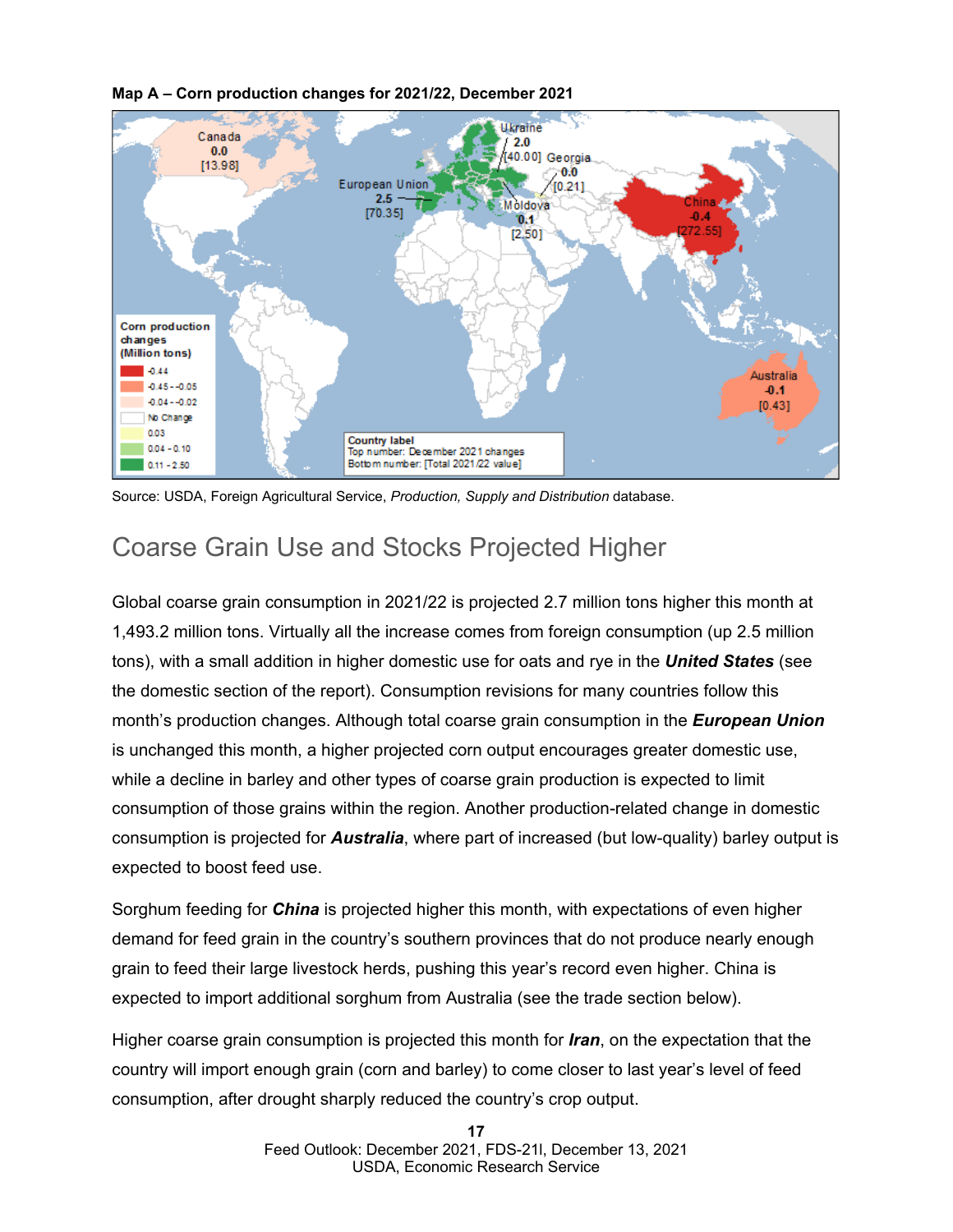Several smaller changes in coarse grain use are also made this month for a number of countries. For more information on this month's changes in corn feed and residual use, see map B below.

Changes in world 2021/22 coarse grain ending stocks are mostly offsetting, a mere 0.9 million higher (0.3 percent) than a month before, as larger corn stocks in Ukraine and the European Union are partly offset by a reduction for China. Corn ending stocks are projected 1.1 million tons higher, while changes in rye stocks are slightly offsetting, with a reduction for the European Union (lower projected output). Barley and other coarse grain stocks are virtually unchanged.

It is worth mentioning that world **barley** stocks (at 16.9 million tons) are the lowest in almost 40 years, as global barley demand outstripped supply this year, leading to a surge in prices.

![](_page_17_Figure_3.jpeg)

**Map B – Corn feed and residual changes for 2021/22, December 2021**

Source: USDA, Foreign Agricultural Service, *Production, Supply and Distribution* database.

## Ukraine and Brazil Lead Rise in Corn Exports

Projected 2021/22 world coarse grain trade for the international trade year (October-September) is up 3.4 million tons to 242.0 million this month, with higher trade for all types of coarse grain.

**Corn** trade is projected up 2.4 million tons this month to reach 192.7 million. Corn supplies are projected higher this month in *Ukraine*, as improved corn yields expand record-high supplies in this export-oriented country. Ukrainian corn exports are projected 1.0 million tons higher to reach 32.5. Since 2010, Ukraine has almost quadrupled its corn production, by both expanding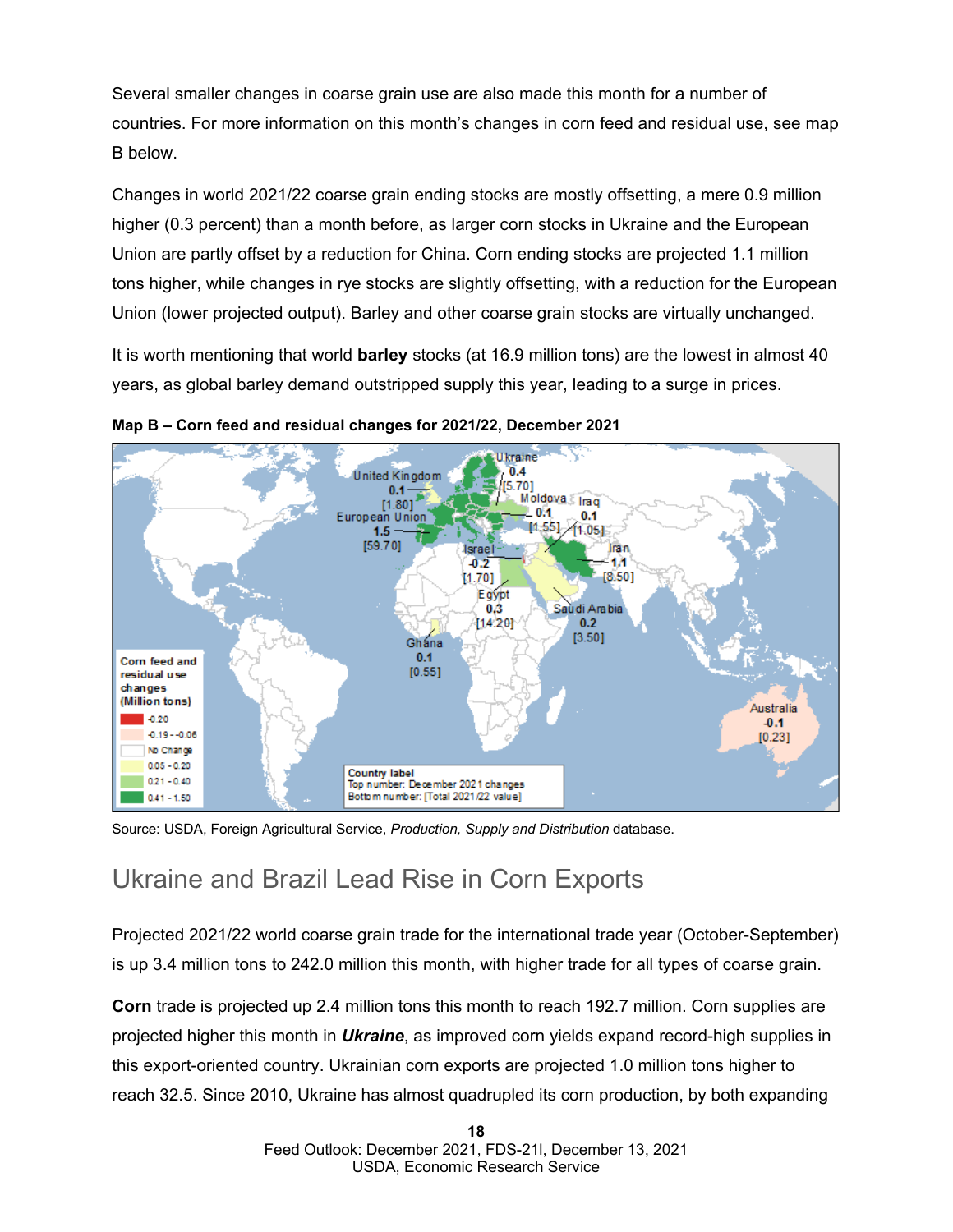crop area and boosting yields, as well as incorporating new technologies and improved seed. In this period, exports grew more than sixfold, with a broad expansion of Ukrainian export markets. China has become the top single-country destination for Ukrainian corn—with the European Union, Egypt, and other countries of North Africa and the Middle East becoming Ukraine's other major foreign markets. In most of these countries, consumer incomes—and therefore demand for livestock products—are growing, and the appetite for feed grains is supporting corn import growth.

In the second part of October, the pace of *Brazilian* corn exports started to accelerate, and by the end of November, shipments became stronger than previously expected. This export growth at the tail end of the crop season is not typical. Grain crop cycles in the southern and northern hemispheres differ substantially, which makes comparing annual trade volumes between the two hemispheres challenging. For this reason, USDA's Foreign Agricultural Service created the concept of an international October-September trade year (TY) that allows such comparison(s). Brazilian corn exports in the months of October through February are part of both the (March-February) local marketing year (LY) and to the (October-September) international trade year (TY). In the case of Brazil, the trade year is 1 year ahead of the local year. For example, the current month of December 2021 is part of both the LY 2020/21 and the TY 2021/22. Consequently, the higher recent pace of Brazilian corn exports is boosting both the local 2020/21 and trade 2021/22 years by 1.0 million tons. With this increase, Brazilian TY 2021/22 corn exports are now projected to reach 30.0 million tons, while the LY 2020/21 is now projected at 18.5 million tons. The projection for the LY 2021/22 (March-February) is unchanged this month at 43.0 million tons.

*EU* corn exports are also projected higher this month, up 0.5 million tons to 4.9 million. The increase reflects both higher projected corn output (especially in France and Romania—leading EU exporters, but also in Poland) and the current pace of exports.

With higher projected Ukrainian and Brazilian corn output and exports, imports are increased for several countries. Larger demand for imported grain in drought-stricken *Ira*n—one of the top export destinations for both countries—is expected to boost coarse grain imports to provide feed to Iranian growing poultry operations. Relative prices for corn and barley suggest a substantial increase in corn imports, up 1.2 million tons, while barley imports are up just 0.1 million. *Egypt* and *Saudi Arabia* are also expected to get more corn from both Brazil and Ukraine, with total imports for both countries up 0.3 million tons. In addition, the *United Kingdom* is projected to import 0.3 million tons more from Ukraine, Brazil and the European Union.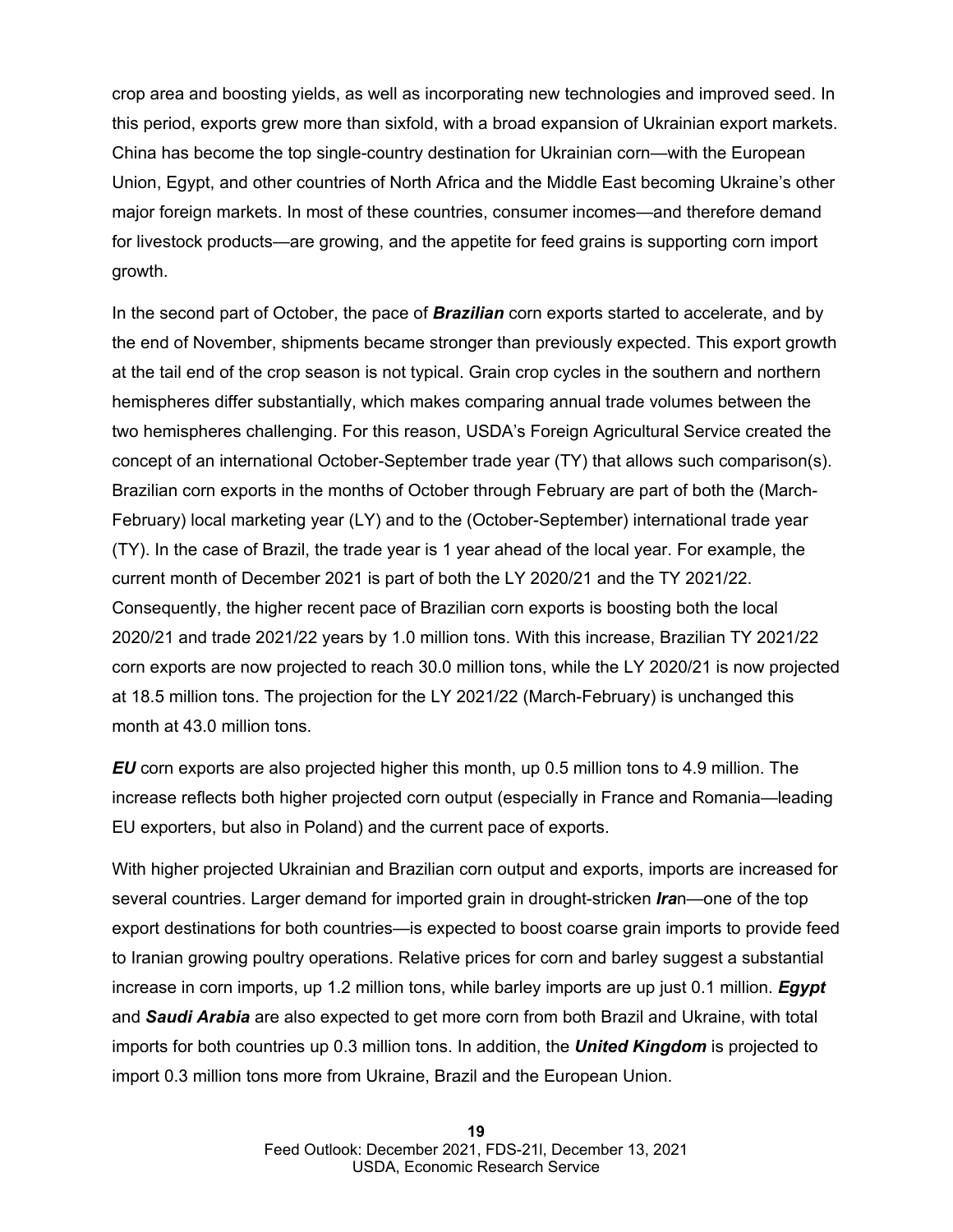The *U.S* corn export forecast for 2021/22 is unchanged this month at 63.0 million tons, at about a 33 percent share of global corn trade and the third highest level of U.S. exports ever, following 2020/21 (record-high) and 2017/18. Last year, the U.S. share in global trade went above 37 percent, boosted by Chinese imports and lower competition from Brazil and Ukraine. Outstanding sales at the end of November 2021 are slightly lagging behind last year, and November grain inspections are essentially on par with a year ago. However, all three major U.S. corn export competitors have the potential for bumper harvests and high exports. Ukraine has already started to expand its corn trade, as its harvest approaches its end—while Argentina and Brazil are expected to boost their export presence substantially in spring and summer 2022, which should limit U.S exports later in the year. This time, the United States is expected to have a longer-than-usual window of price-competitiveness through the spring. The reason is that Argentina has a more-than-typical amount of late planted corn this year, which—under normal weather conditions—will delay the harvest, and therefore a seasonal increase of exports.

For more information on this month's changes in corn trade, see maps C and D below.

Global **barley** trade for the international October-September year is raised 0.5 million tons this month, with higher *Australian* exports that are partly offset by a reduction for *Canada*.

**Sorghum** trade is projected 0.3 million higher this month to reach 12.4 million, with higher Chinese imports and increased Australian exports. Along with higher projected *Australian* sorghum production and exports, *China* is expected to import additional sorghum from Australia, up 0.3 million tons to reach an all-time record of 10.3 million. An early onset of deep snow in the northeastern corn producing regions of China destabilized Chinese logistics. This is one of several factors triggering a surge in Chinese transportation costs between the feedhungry south and grain-producing northeast. A growing price-split further incentivizes additional grain imports, and the extra amount of sorghum projected for Australia is expected to go to China (virtually all of Australia's sorghum exports end up in China).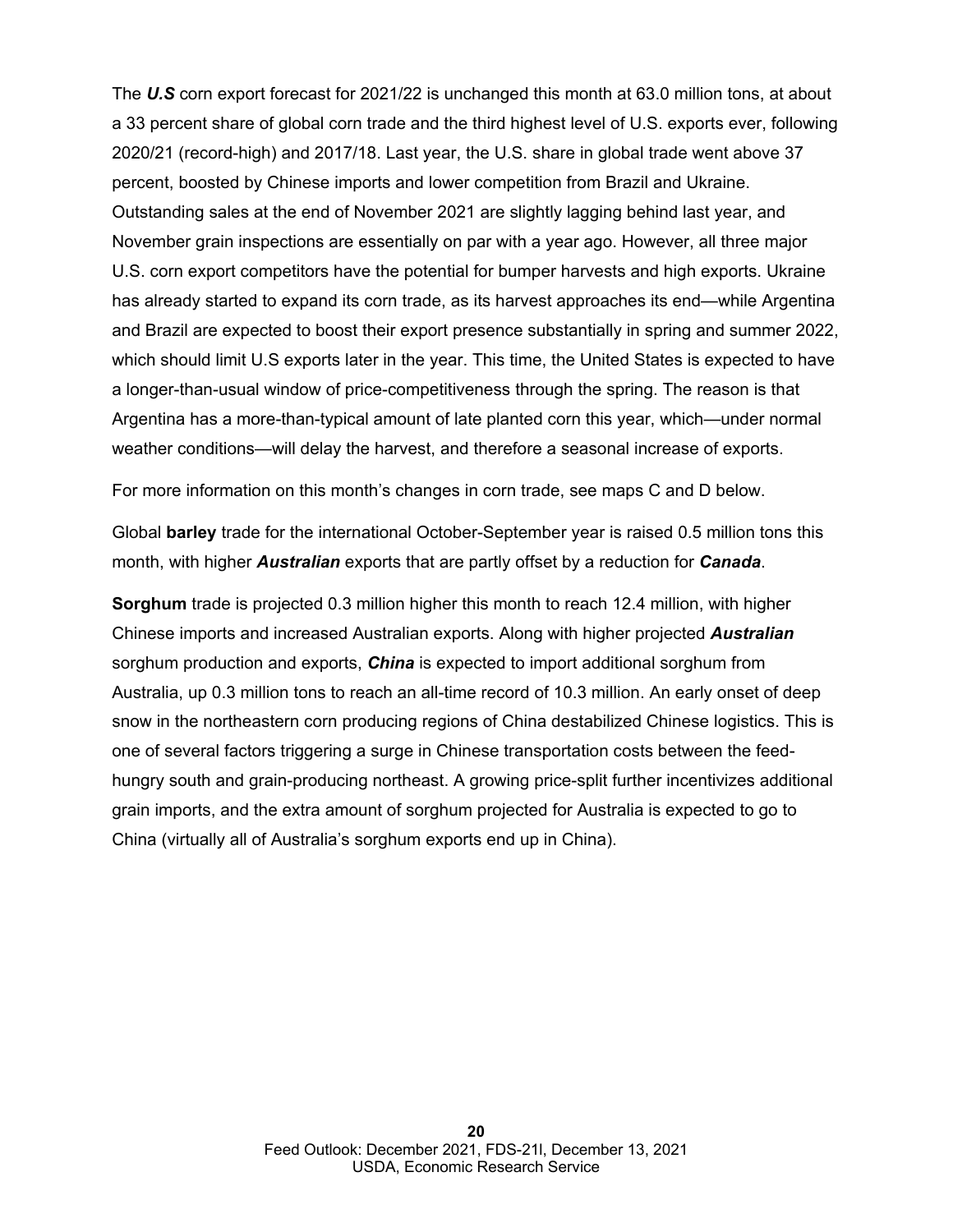![](_page_20_Figure_0.jpeg)

**Map C – Corn trade year (TY) export changes for 2021/22, December 2021**

Source: USDA, Foreign Agricultural Service, *Production, Supply and Distribution* database.

![](_page_20_Figure_3.jpeg)

![](_page_20_Figure_4.jpeg)

Source: USDA, Foreign Agricultural Service, *Production, Supply and Distribution* database.